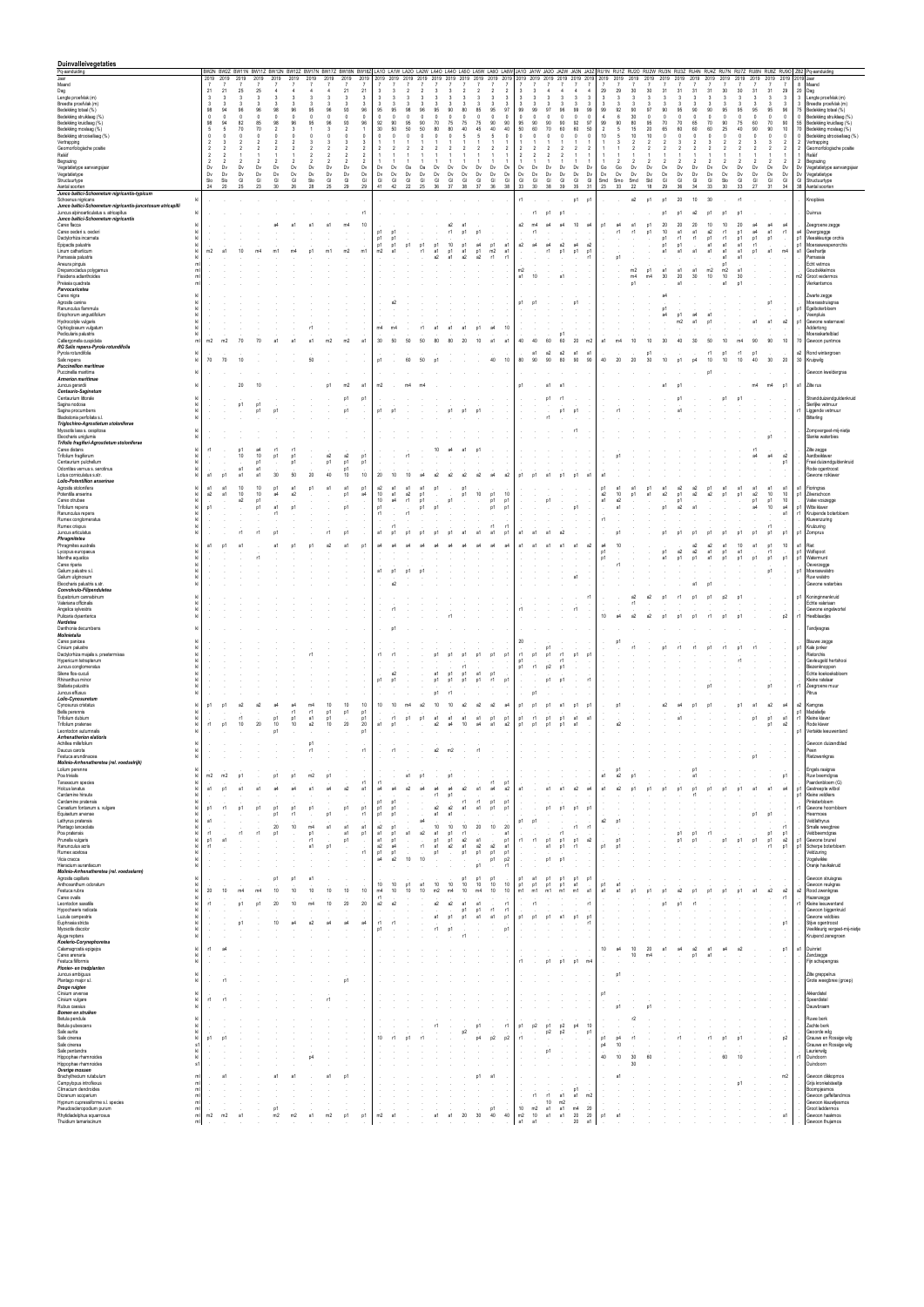# **Overige graslanden**

| Overige graslanden                          |    |          |                      |              |                      |                                    |
|---------------------------------------------|----|----------|----------------------|--------------|----------------------|------------------------------------|
| Pa-aanduiding                               |    | BW19N    | BW19Z                | ZL8N         | ZL9Z                 | Pq-aanduiding                      |
| Jaar                                        |    | 2019     | 2019                 | 2019         | 2019                 | Jaar                               |
| Maand                                       |    | 7        | $\overline{7}$       | 8            | 8                    | Maand                              |
| Dag<br>Lengte proefvlak (m)                 |    | 26<br>3  | 26<br>3              | 19<br>3      | 19<br>3              | Dag<br>Lengte proefvlak (m)        |
| Breedte proefvlak (m)                       |    | 3        | 3                    | 3            | 3                    | Breedte proefvlak (m)              |
| Bedekking totaal (%)                        |    | 95       | 97                   | 96           | 96                   | Bedekking totaal (%)               |
| Bedekking struiklaag (%)                    |    | 0        | 0                    | 0            | 0                    | Bedekking struiklaag (%)           |
| Bedekking kruidlaag (%)                     |    | 95       | 97                   | 94           | 96                   | Bedekking kruidlaag (%)            |
| Bedekking moslaag (%)                       |    | 1        | 1                    | 25           | 3                    | Bedekking moslaag (%)              |
| Bedekking strooisellaag (%)                 |    | 0        | 0                    | 0            | 0                    | Bedekking strooisellaag (%)        |
| Vertrapping                                 |    | 3        | 3                    | 3            | 3                    | Vertrapping                        |
| Geomorfologische positie                    |    | 2        | 2                    | 1            | 1                    | Geomorfologische positie           |
| Reliëf                                      |    | 2        | 2                    | 1            | 1                    | Reliëf                             |
| Begrazing                                   |    | 3        | 4                    | 2            | 2                    | Begrazing                          |
| Vegetatietype aanvangsjaar                  |    | Go       | Go                   | G٥           | Kw                   | Vegetatietype aanvangsjaar         |
| Vegetatietype                               |    | Go       | Go                   | Go           | G٥                   | Vegetatietype                      |
| Structuurtype                               |    | GI       | GI                   | Slo          | Slo                  | Structuurtype                      |
| Aantal soorten                              |    | 28       | 27                   | 26           | 23                   | Aantal soorten                     |
| Junco baltici-Schoenetum nigricantis        |    |          |                      |              |                      |                                    |
| kl<br>Carex flacca                          |    |          |                      |              | p1                   | Zeegroene zegge                    |
| Carex oederi s. oederi<br>kl                |    |          |                      | r1           | r1                   | Dwergzegge                         |
| Parvocaricetea                              |    |          |                      |              |                      |                                    |
| Calliergonella cuspidata<br>ml              |    |          |                      | 20           | m2                   | Gewoon puntmos                     |
| RG Salix repens-Pyrola rotundifolia         |    |          |                      |              |                      |                                    |
| Salix repens<br>kl                          |    |          |                      | 40           | 40                   | Kruipwilg                          |
| Centaurio-Saginetum                         |    |          |                      |              |                      |                                    |
| Sagina procumbens<br>kl                     |    |          |                      | ä,           | p1                   | Liggende vetmuur                   |
| Epilobium parviflorum<br>kl                 |    |          |                      | r1           |                      | Viltige basterdwederik             |
| Triglochino-Agrostietum stoloniferae        |    |          |                      |              |                      |                                    |
| Eleocharis uniglumis<br>kl                  |    |          |                      | p1           | l,                   | Slanke waterbies                   |
| Trifolio fragiferi-Agrostietum stoloniferae |    |          |                      |              |                      |                                    |
| Carex distans<br>kl                         |    |          |                      | r1           | ÷.                   | Zilte zegge                        |
| Trifolium fragiferum<br>kl                  |    | a1       | p1                   | p1           | p1                   | Aardbeiklaver                      |
| Lotus corniculatus s.str.<br>kl             |    | a1       | a1                   |              | a1                   | Gewone rolklaver                   |
| Lolio-Potentillion anserinae                |    |          |                      |              |                      |                                    |
| kl<br>Agrostis stolonifera                  |    | a1       | p1                   | m4           | m4                   | Fioringras                         |
| Potentilla anserina<br>kl                   |    | a1       | p1                   | a4           | a1                   | Zilverschoon                       |
| kl<br>Carex otrubae                         |    |          | $\lambda$            | p1           | p1                   | Valse voszegge                     |
| kl<br>Trifolium repens<br>kl                |    | 10       | 10                   | a2           | a2                   | Witte klaver                       |
| Ranunculus repens<br>kl                     |    | p1<br>r1 | p1                   | l.<br>r1     | $\ddot{\phantom{0}}$ | Kruipende boterbloem<br>Krulzuring |
| Rumex crispus<br>Juncus articulatus<br>kl   |    |          | p1                   | r1           | ÷.                   | Zomprus                            |
| Phragmitetea                                |    |          | ÷,                   |              | ł.                   |                                    |
| kl<br>Phragmites australis                  |    |          |                      | a1           |                      | Riet                               |
| kl<br>Lycopus europaeus                     |    |          |                      | ä,           | ÷,<br>p2             | Wolfspoot                          |
| kl<br>Mentha aquatica                       |    |          | J.                   | p1           | a2                   | Watermunt                          |
| kl<br>Galium palustre s.l.                  |    |          |                      | p1           | p1                   | Moeraswalstro                      |
| Molinietalia                                |    |          |                      |              |                      |                                    |
| kl<br>Hypericum tetrapterum                 |    |          | $\ddot{\phantom{a}}$ | r1           | $\ddot{\phantom{a}}$ | Gevleugeld hertshooi               |
| Lolio-Cynosuretum                           |    |          |                      |              |                      |                                    |
| kl<br>Cynosurus cristatus                   |    | p1       | p1                   | p1           | a2                   | Kamgras                            |
| kl<br>Bellis perennis                       |    | m4       | m4                   | ł.           | ÷,                   | Madeliefje                         |
| kl<br>Trifolium pratense                    |    | 10       | 10                   |              |                      | Rode klaver                        |
| Leontodon autumnalis<br>kl                  |    | p1       | p1                   |              |                      | Vertakte leeuwentand               |
| Arrhenatherion elatioris                    |    |          |                      |              |                      |                                    |
| Bromus hordeaceus s. hordeaceus<br>kl       |    | a1       | p1                   |              | $\ddot{\phantom{0}}$ | Zachte dravik                      |
| kl<br>Dactylis glomerata                    |    |          | p1                   | ł.           | ł,                   | Kropaar                            |
| kl<br>Medicago lupulina                     |    | p1       | p1                   |              | l,                   | Hopklaver                          |
| Molinio-Arrhenatheretea (rel. voedselrijk)  |    |          |                      |              |                      |                                    |
| kl<br>Lolium perenne                        |    | 30       | 30                   |              | ¥.                   | Engels raaigras                    |
| kl<br>Poa trivialis                         |    | a1       | ÷,                   |              | m <sub>2</sub>       | Ruw beemdgras                      |
| Taraxacum species<br>kl                     |    |          | r1                   | ł.           | $\ddot{\phantom{0}}$ | Paardenbloem (G)                   |
| kl<br>Elytrigia repens                      |    | p1       | a1                   | $\mathbf{r}$ | ÷.                   | Kweek                              |
| Holcus lanatus<br>kl                        |    | a1       | a1                   | a4           | a2                   | Gestreepte witbol                  |
| Cardamine pratensis<br>kl                   |    |          |                      | p1           | $\ddot{\phantom{0}}$ | Pinksterbloem                      |
| kl<br>Cerastium fontanum s. vulgare         |    | p1       | p1                   | $\cdot$      | ÷,                   | Gewone hoornbloem                  |
| Lathyrus pratensis<br>kl                    |    |          |                      |              | p1                   | Veldlathyrus                       |
| kl<br>Plantago lanceolata                   |    | m4       | a4                   | ł.           | $\mathcal{L}$        | Smalle weegbree                    |
| kl<br>Poa pratensis                         |    | r1       | $\overline{a}$       | r1           | p1                   | Veldbeemdgras                      |
| Prunella vulgaris<br>kl                     |    | m4       | 10                   |              | r1                   | Gewone brunel                      |
| kl<br>Ranunculus acris                      |    | p1       | p1                   | ł.           | $\ddot{\phantom{0}}$ | Scherpe boterbloem                 |
| kl<br>Rumex acetosa                         |    | r1       | ÷,                   |              |                      | Veldzuring                         |
| Vicia cracca<br>kl                          |    |          | ×                    | ł.           | p1                   | Vogelwikke                         |
| Molinio-Arrhenatheretea (rel. voedselarm)   |    |          |                      |              |                      |                                    |
| kl<br>Anthoxanthum odoratum                 |    |          |                      | r1           | l,                   | Gewoon reukgras                    |
| Festuca rubra<br>kl                         |    | a2       | a1                   | 10           | $\ddot{\phantom{0}}$ | Rood zwenkgras                     |
| Leontodon saxatilis<br>kl                   |    | p1       | ÷,                   | ¥,           | $\ddot{\phantom{0}}$ | Kleine leeuwentand                 |
| Koelerio-Corynephoretea                     |    |          |                      |              |                      |                                    |
| kl<br>Calamagrostis epigejos                |    |          |                      | 20           | 30                   | Duinriet                           |
| Pionier- en tredplanten                     |    |          |                      |              |                      |                                    |
| Plantago major s.l.<br>kl                   |    | a2       | a2                   |              | $\ddot{\phantom{0}}$ | Grote weegbree (groep)             |
| Droge ruigten                               |    |          |                      |              |                      |                                    |
| kl<br>Cirsium arvense                       |    |          | r1                   | l,           | ł,                   | Akkerdistel                        |
| Cirsium vulgare<br>kl                       |    | 20       | 10                   | ï            | l,                   | Speerdistel                        |
| Bomen en struiken                           |    |          |                      |              |                      |                                    |
| Salix cinerea<br>kl                         |    |          |                      | 10           | r1                   | Grauwe en Rossige wilg             |
| Overige mossen                              |    |          |                      |              |                      |                                    |
| Brachythecium rutabulum                     | ml | a1       | a1                   | a1           |                      | Gewoon dikkopmos                   |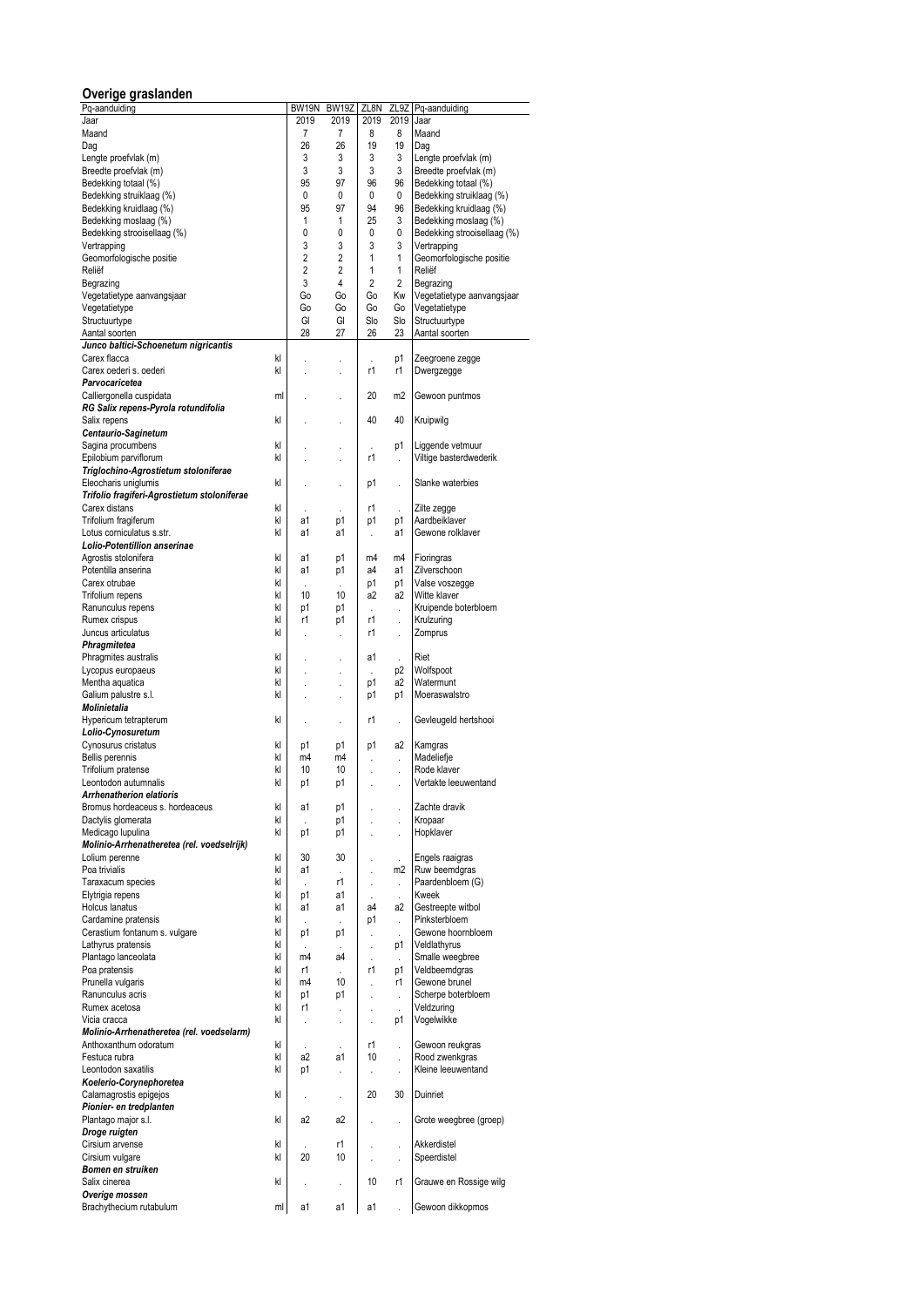### **Kruipwilgstruwelen**

| Pq-aanduiding                               |    | ZL8Z           | ZL9N           | ZB1            | ZB3                  | ZP3                  | SP <sub>5</sub>      | Pq-aanduiding               |
|---------------------------------------------|----|----------------|----------------|----------------|----------------------|----------------------|----------------------|-----------------------------|
| Jaar                                        |    | 2019           | 2019           | 2019           | 2019                 | 2019                 | 2019                 | Jaar                        |
| Maand                                       |    | 8              | 8              | 8              | 8                    | 9                    | 10                   | Maand                       |
| Daq                                         |    | 19             | 19             | 20             | 20                   | 17                   | 10                   | Dag                         |
|                                             |    |                |                |                |                      |                      |                      |                             |
| Lengte proefvlak (m)                        |    | 3              | 3              | 3              | 3                    | 3                    | 3                    | Lengte proefvlak (m)        |
| Breedte proefvlak (m)                       |    | 3              | 3              | 3              | 3                    | 3                    | 3                    | Breedte proefvlak (m)       |
| Bedekking totaal (%)                        |    | 98             | 96             | 97             | 98                   | 70                   | 95                   | Bedekking totaal (%)        |
| Bedekking struiklaag (%)                    |    | 0              | 0              | 0              | 0                    | 30                   | 5                    | Bedekking struiklaag (%)    |
| Bedekking kruidlaag (%)                     |    | 95             | 94             | 75             | 96                   | 40                   | 65                   | Bedekking kruidlaag (%)     |
| Bedekking moslaag (%)                       |    | 25             | 3              | 70             | 50                   | 20                   | 90                   | Bedekking moslaag (%)       |
| Bedekking strooisellaag (%)                 |    | 0              | 0              | 0              | 0                    | 60                   | 10                   | Bedekking strooisellaag (%) |
| Vertrapping                                 |    | 3              | 3              | 2              | 3                    | 3                    | 1                    | Vertrapping                 |
| Geomorfologische positie                    |    | 1              | 1              | $\overline{2}$ | 1                    | $\overline{2}$       | 2                    | Geomorfologische positie    |
| Reliëf                                      |    | 1              | 1              | 1              | 1                    | 1                    | 1                    | Reliëf                      |
|                                             |    | $\overline{c}$ | $\overline{2}$ | 2              | 2                    | 1                    | 1                    |                             |
| Begrazing                                   |    |                |                |                |                      |                      |                      | Begrazing                   |
| Vegetatietype aanvangsjaar                  |    | Go             | Kw             | Dv             | Kw                   | Rr                   | Kw                   | Vegetatietype aanvangsjaar  |
| Vegetatietype                               |    | Kw             | Kw             | Kw             | Kw                   | Kw                   | Kw                   | Vegetatietype               |
| Structuurtype                               |    | Slo            | Slo            | Slo            | Slo                  | Smo                  | Smo                  | Structuurtype               |
| Aantal soorten                              |    | 21             | 19             | 24             | 13                   | 18                   | 20                   | Aantal soorten              |
| Junco baltici-Schoenetum nigricantis        |    |                |                |                |                      |                      |                      |                             |
| Carex flacca                                | kl | a1             |                |                |                      |                      |                      | Zeegroene zegge             |
| Carex oederi s. oederi                      | kl |                |                | p1             |                      |                      |                      | Dwergzegge                  |
| Bryum pseudotriquetrum                      | ml |                |                | l,             |                      | a1                   |                      | Veenknikmos                 |
| Parvocaricetea                              |    | ï              |                |                | ä,                   |                      | $\ddot{\phantom{0}}$ |                             |
|                                             |    |                |                |                |                      |                      |                      |                             |
| Agrostis canina                             | kl |                |                | a1             | $\ddot{\phantom{0}}$ |                      | $\ddot{\phantom{0}}$ | Moerasstruisgras            |
| Calamagrostis canescens                     | kl |                | ä,             | ä,             | ä,                   | 20                   | a4                   | Hennegras                   |
| Epilobium palustre                          | kl | ï              | ä,             |                | ä,                   | ï                    | r1                   | Moerasbasterdwederik        |
| Dryopteris cristata                         | kl |                |                |                |                      |                      | r1                   | Kamvaren                    |
| Calliergonella cuspidata                    | ml | 20             | m <sub>2</sub> | 70             | 50                   | 10                   | 40                   | Gewoon puntmos              |
| RG Salix repens-Pyrola rotundifolia         |    |                |                |                |                      |                      |                      |                             |
| Pyrola rotundifolia                         | kl |                |                |                | r1                   |                      | a2                   | Rond wintergroen            |
| Salix repens                                | kl | 60             | 50             | 50             | 60                   | 20                   | 20                   | Kruipwilg                   |
| <b>Armerion maritimae</b>                   |    |                |                |                |                      |                      |                      |                             |
|                                             |    |                |                |                |                      |                      |                      | Zilte rus                   |
| Juncus gerardii                             | kl |                |                | a1             |                      |                      |                      |                             |
| Centaurio-Saginetum                         |    |                |                |                |                      |                      |                      |                             |
| Epilobium parviflorum                       | kl | p1             | p1             |                | ä,                   | r1                   | $\ddot{\phantom{0}}$ | Viltige basterdwederik      |
| Trifolio fragiferi-Agrostietum stoloniferae |    |                |                |                |                      |                      |                      |                             |
| Trifolium fragiferum                        | kl |                |                | p1             |                      |                      |                      | Aardbeiklaver               |
| Lotus corniculatus s.str.                   | kl | ï              | p1             |                |                      | r1                   | l.                   | Gewone rolklaver            |
| Lolio-Potentillion anserinae                |    |                |                |                |                      |                      |                      |                             |
| Agrostis stolonifera                        | kl | a1             | p1             | m4             | a2                   | ł,                   |                      | Fioringras                  |
| Potentilla anserina                         | kl | a2             | p1             | a2             | ł.                   |                      |                      | Zilverschoon                |
| Carex otrubae                               | kl | p1             | a4             | a2             |                      | ï<br>p1              | $\cdot$              | Valse voszegge              |
|                                             |    |                |                |                |                      |                      | p1                   |                             |
| Trifolium repens                            | kl | p1             | ï              | a4             | ÷.                   | p1                   | $\cdot$              | Witte klaver                |
| Juncus articulatus                          | kl | ï              | ï              | p1             | $\ddot{\phantom{0}}$ | $\cdot$              | $\ddot{\phantom{0}}$ | Zomprus                     |
| Phragmitetea                                |    |                |                |                |                      |                      |                      |                             |
| Phragmites australis                        | kl | a1             | a1             | a1             | a1                   | р1                   | 10                   | Riet                        |
| Lycopus europaeus                           | kl | p <sub>2</sub> | ï              | p1             | ł.                   | $\ddot{\phantom{0}}$ | p1                   | Wolfspoot                   |
| Mentha aquatica                             | kl | 10             | p1             | p1             | a2                   | р1                   | a4                   | Watermunt                   |
| Galium palustre s.l.                        | kl | m2             | p1             | p1             | p1                   | a1                   | a1                   | Moeraswalstro               |
| Convolvulo-Filipenduletea                   |    |                |                |                |                      |                      |                      |                             |
| Eupatorium cannabinum                       | kl |                |                |                |                      | p1                   | a2                   | Koninginnenkruid            |
|                                             |    |                |                |                |                      |                      |                      |                             |
| Molinietalia                                |    |                |                |                |                      |                      |                      |                             |
| Cirsium palustre                            | kl |                | r1             | r1             |                      | r1                   | a2                   | Kale jonker                 |
| Juncus effusus                              | kl |                | ï              |                | ä,                   | a1                   | l.                   | Pitrus                      |
| Lolio-Cynosuretum                           |    |                |                |                |                      |                      |                      |                             |
| Cynosurus cristatus                         | kl |                |                | m4             | r1                   | $\ddot{\phantom{0}}$ |                      | Kamgras                     |
| <b>Arrhenatherion elatioris</b>             |    |                |                |                |                      |                      |                      |                             |
| Festuca arundinacea                         | kl | p1             | p1             |                |                      | $\ddot{\phantom{0}}$ |                      | Rietzwenkgras               |
| Molinio-Arrhenatheretea (rel. voedselrijk)  |    |                |                |                |                      |                      |                      |                             |
| Lolium perenne                              | kl | ï              | ÷.             | p1             | $\ddot{\phantom{0}}$ |                      | ł,                   | Engels raaigras             |
| Poa trivialis                               | kl | a1             | m4             |                |                      | $\ddot{\phantom{0}}$ |                      | Ruw beemdgras               |
| Holcus lanatus                              | kl | a1             | a2             | a1             | a4                   |                      | p1                   | Gestreepte witbol           |
| Cardamine hirsuta                           | kl |                |                |                | p1                   |                      |                      | Kleine veldkers             |
|                                             |    | ï              | ä,             | ÷,             |                      | $\ddot{\phantom{0}}$ | $\ddot{\phantom{0}}$ |                             |
| Cardamine pratensis                         | kl | r1             |                |                |                      |                      | ï                    | Pinksterbloem               |
| Poa pratensis                               | kl | ï              |                | r1             |                      |                      |                      | Veldbeemdgras               |
| Prunella vulgaris                           | kl | ï              |                |                | p1                   |                      | $\cdot$              | Gewone brunel               |
| Ranunculus acris                            | kl | ï              | p1             | a1             | ł,                   |                      | ł.                   | Scherpe boterbloem          |
| Molinio-Arrhenatheretea (rel. voedselarm)   |    |                |                |                |                      |                      |                      |                             |
| Festuca rubra                               | kl | m4             | m4             | m4             | m <sub>2</sub>       |                      | ł.                   | Rood zwenkgras              |
| Koelerio-Corynephoretea                     |    |                |                |                |                      |                      |                      |                             |
| Calamagrostis epigejos                      | kl | 20             | 50             | a2             | 20                   |                      | a2                   | Duinriet                    |
|                                             |    |                |                |                |                      |                      |                      |                             |
| Carex arenaria                              | kl | ï              |                | a1             | ÷.                   | $\cdot$              | $\ddot{\phantom{0}}$ | Zandzegge                   |
| Droge ruigten                               |    |                |                |                |                      |                      |                      |                             |
| Rubus fruticosus s.l.                       | kl | ï              | ï              |                |                      | p2                   | $\ddot{\phantom{0}}$ | Gewone braam                |
| Bomen en struiken                           |    |                |                |                |                      |                      |                      |                             |
| Salix cinerea                               | kl | p1             | p1             |                |                      |                      | 10                   | Grauwe en Rossige wilg      |
| Salix cinerea                               | s1 |                |                |                |                      | 30                   | 10                   | Grauwe en Rossige wilg      |
| Overige mossen                              |    |                |                |                |                      |                      |                      |                             |
| Brachythecium rutabulum                     | ml | a1             | a1             |                |                      | 10                   | m <sub>2</sub>       | Gewoon dikkopmos            |
| Hypnum cupressiforme s.l. species           | ml |                |                |                |                      |                      | m4                   | Gewoon klauwtjesmos         |
| Kindbergia praelonga                        | ml |                |                |                |                      | a1                   | 30                   | Fijn laddermos              |
| Pleurozium schreberi                        | ml |                | ï              |                |                      |                      | 10                   | <b>Bronsmos</b>             |
|                                             |    |                | ï              |                | ä,                   |                      |                      |                             |
| Rhytidiadelphus squarrosus                  | ml | a1             |                |                |                      |                      |                      | Gewoon haakmos              |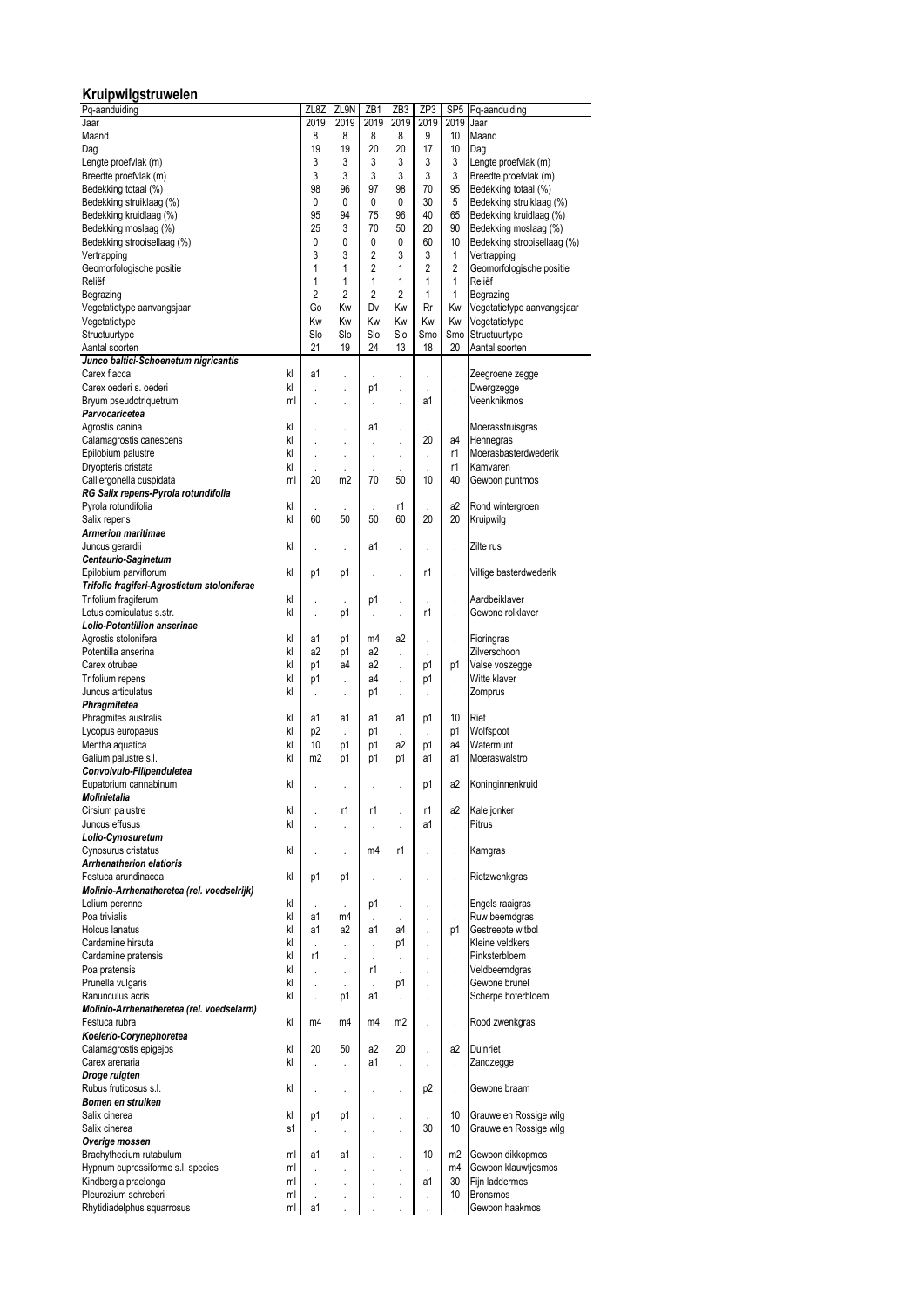| Overstromingsgraslanden met Aardbeiklaver                                                        |                                  |                      |                      |                             |                      |                      |                      |                      |                    |                     |                      |                     |                           |                                |                               |                      |                       |                     |                           |                              |                          |                            |                      |                             |                                   |                         |                                  |                                                       |
|--------------------------------------------------------------------------------------------------|----------------------------------|----------------------|----------------------|-----------------------------|----------------------|----------------------|----------------------|----------------------|--------------------|---------------------|----------------------|---------------------|---------------------------|--------------------------------|-------------------------------|----------------------|-----------------------|---------------------|---------------------------|------------------------------|--------------------------|----------------------------|----------------------|-----------------------------|-----------------------------------|-------------------------|----------------------------------|-------------------------------------------------------|
| Pq-aanduiding<br>Jaar                                                                            | 2019                             | LA3O BW5N<br>2019    | BW5Z<br>2019         | 2019                        | BW6Z BW14N<br>2019   | BW14Z<br>2019        | BW15N<br>2019        | BW15Z<br>2019        | BW20N<br>2019      | <b>BW20</b><br>2019 | RU9W<br>2019         | RU5N<br>2019        | RU <sub>5</sub> Z<br>2019 | RU6N<br>2019                   | RU6Z<br>2019                  | RU10N<br>2019        | <b>RU10Z</b><br>2019  | ZL1N<br>2019        | ZL <sub>1</sub> Z<br>2019 | ZL2N<br>2019                 | ZL2Z<br>2019             | ZL4N<br>2019               | ZL4Z<br>2019         | ZL6N<br>2019                | SH <sub>1</sub><br>2019           | ZP <sub>1</sub><br>2019 | BP <sub>2</sub><br>2019          | Pq-aanduiding<br>Jaar                                 |
| Maand<br>Dag                                                                                     | $\overline{7}$<br>$\overline{2}$ | $\overline{7}$<br>25 | $\overline{7}$<br>25 | $\overline{7}$<br>25        | $\overline{7}$<br>21 | $\overline{7}$<br>21 | $\overline{7}$<br>26 | 7<br>26              | 7<br>25            | 7<br>25             | $\overline{7}$<br>29 | 8                   | 8                         | 8                              | 8                             | $\overline{7}$<br>30 | $\overline{7}$<br>30  | 8<br>$\overline{7}$ | 8                         | 8<br>8                       | 8                        | 8<br>8                     | 8<br>8               | 8<br>8                      | 8<br>20                           | 9<br>17                 | 10<br>8                          | Maand<br>Dag                                          |
| Lengte proefvlak (m)<br>Breedte proefvlak (m)                                                    | 3<br>3                           | 3<br>3               | 3<br>3               | 3<br>3                      | 3<br>3               | 3<br>3               | 3<br>3               | 3<br>3               | 3<br>3             | 3<br>3              | 3<br>3               | 3<br>3              | 3<br>3                    | 3<br>3                         | 3<br>3                        | 3<br>3               | 3<br>3                | 3<br>3              | 3<br>3                    | 3<br>3                       | 3<br>3                   | 3<br>3                     | 3<br>3               | 3<br>3                      | 3<br>$\mathbf{3}$                 | 3<br>3                  | 3<br>3                           | Lengte proefvlak (m)<br>Breedte proefvlak (m)         |
| Bedekking totaal (%)                                                                             | 99                               | 96                   | 92                   | 80                          | 70                   | 82                   | 97                   | 98                   | 97                 | 98                  | 95                   | 97                  | 98                        | 98                             | 99                            | 97                   | 96                    | 97                  | 90                        | 95                           | 95                       | 90                         | 97                   | 97                          | 95                                | 97                      | 99                               | Bedekking totaal (%)                                  |
| Bedekking struiklaag (%)<br>Bedekking kruidlaag (%)                                              | $\Omega$<br>99                   | $\mathbf{0}$<br>90   | 0<br>90              | $\Omega$<br>80              | $\mathbf{0}$<br>70   | $\mathbf{0}$<br>82   | $\Omega$<br>97       | 0<br>98              | $\mathbf{0}$<br>97 | $\mathbf{0}$<br>98  | 0<br>90              | $\Omega$<br>96      | $\mathbf 0$<br>97         | $\mathbf{0}$<br>98             | $\mathbf 0$<br>99             | $\mathbf 0$<br>95    | $\mathbf 0$<br>96     | $\mathbf 0$<br>97   | $\mathbf{0}$<br>90        | 0<br>95                      | $\mathbf{0}$<br>95       | 0<br>90                    | $\mathbf 0$<br>97    | $\mathbf 0$<br>97           | $\mathbf 0$<br>95                 | 0<br>97                 | 0<br>95                          | Bedekking struiklaag (%)<br>Bedekking kruidlaag (%)   |
| Bedekking moslaag (%)<br>Bedekking strooisellaag (%)                                             | $\mathbf{0}$<br>$\Omega$         | 20<br>0              | 15<br>$\Omega$       | $\Omega$<br>$\Omega$        | 1<br>0               | $\mathbf{0}$<br>0    | 1<br>$\theta$        | -1<br>$\mathbf{0}$   | 4<br>$\Omega$      | 6<br>$\Omega$       | 8<br>0               | $\overline{4}$<br>0 | 20<br>0                   | $\overline{1}$<br>$\mathbf{0}$ | $\overline{1}$<br>$\mathbf 0$ | 10<br>$\mathbf 0$    | 6<br>$\theta$         | 1<br>0              | $\overline{1}$<br>10      | $\mathbf{1}$<br>$\mathbf{0}$ | $\mathbf{0}$<br>$\Omega$ | $\overline{1}$<br>$\Omega$ | $\mathbf{0}$         | $\mathbf{0}$<br>$\mathbf 0$ | $\overline{2}$<br>$\mathbf 0$     | $\mathbf 0$             | 10<br>0                          | Bedekking moslaag (%)<br>Bedekking strooisellaag (%)  |
| Vertrapping                                                                                      |                                  | 3<br>$\overline{2}$  | 3<br>$\overline{2}$  | $\overline{2}$              | 3                    | 3                    | 3<br>$\overline{2}$  | 3<br>$\overline{2}$  | 3                  | 3                   | 3<br>$\overline{2}$  | 3<br>$\overline{1}$ | $\overline{2}$            | $\overline{2}$                 | $\overline{2}$<br>-1          | $\overline{2}$<br>1  | 3                     | 3<br>$\overline{2}$ | 3<br>$\overline{2}$       | 3<br>$\overline{2}$          | 3                        | 3                          | 3                    | 3<br>$\overline{2}$         | $\mathbf{3}$<br>$\overline{2}$    | 3                       | $\overline{2}$<br>$\overline{2}$ | Vertrapping                                           |
| Geomorfologische positie<br>Reliëf                                                               |                                  | 1                    |                      | $\overline{2}$              | 2                    | 2                    | 2                    | 2                    |                    |                     |                      |                     |                           |                                | -1                            | 1                    |                       | 1                   |                           | $\overline{2}$               | $\overline{2}$           |                            |                      | $\overline{2}$              | $\overline{1}$                    | $\overline{2}$          | -1                               | Geomorfologische positie<br>Reliëf                    |
| Begrazing<br>Vegetatietype aanvangsjaar                                                          | Oa                               | $\overline{2}$<br>Oa | 3<br>Oa              | $\overline{2}$<br><b>Oa</b> | 4<br>Zp              | $\overline{4}$<br>Zp | 4<br>Oa              | 4<br><b>Oa</b>       | 4<br>Oa            | 4<br>Oa             | $\overline{2}$<br>Oa | 3<br>Oa             | 3<br>Oa                   | $\overline{2}$<br>Oo           | $\overline{2}$<br>Oo          | $\overline{2}$<br>Oa | $\overline{2}$<br>Oa  | 3<br>Oo             | 3<br>O <sub>o</sub>       | 4<br>Oa                      | Oa                       | 4<br>Zp                    | Zp                   | $\overline{4}$<br><b>Oa</b> | $\overline{4}$<br>Oa              | $\overline{4}$<br>Oa    | $\overline{2}$<br>Oa             | Begrazing<br>Vegetatietype aanvangsjaar               |
| Vegetatietype<br>Structuurtype                                                                   | Oa<br>GI                         | Oa<br>GI             | Oa<br>GI             | Oa<br>GI                    | <b>Oa</b><br>GI      | Oa<br>GI             | Oa<br>GI             | <b>Oa</b><br>GI      | Oa<br>GI           | Oa<br>GI            | Oa<br>GI             | Oa<br>GI            | Oa<br>GI                  | Oa<br>GI                       | Oa<br>GI                      | Oa<br>GI             | Oa<br>GI              | Oa<br>GI            | Oa<br>GI                  | Oa<br>GI                     | Oa<br>GI                 | Oa<br>GI                   | Oa<br>GI             | <b>Oa</b><br>GI             | Oa<br>GI                          | Oa<br>GI                | Oa<br>GI                         | Vegetatietype<br>Structuurtype                        |
| Aantal soorten                                                                                   | 17                               | 20                   | 17                   | 18                          | 15                   | 12                   | 18                   | 20                   | 16                 | 15                  | 32                   | 27                  | 30                        | 36                             | 37                            | 32                   | 35                    | 21                  | 20                        | 20                           | 16                       | 23                         | 21                   | 18                          | $10$                              | 17                      | 12                               | Aantal soorten                                        |
| Junco baltici-Schoenetum nigricantis<br>kl<br>Carex flacca                                       |                                  |                      |                      |                             |                      |                      |                      |                      |                    |                     | a1                   | p1                  | D                         | 10                             | 10                            | a4                   | a2                    |                     |                           |                              |                          |                            |                      |                             | $\blacksquare$                    |                         |                                  | Zeegroene zegge                                       |
| $\mathsf{kl}$<br>Carex oederi s. oederi<br>kl<br>Dactylorhiza incarnata                          |                                  |                      |                      |                             |                      |                      |                      |                      |                    |                     |                      |                     | p1                        |                                |                               | p1                   | a1<br>r1              |                     |                           |                              |                          |                            |                      |                             | $\bullet$                         |                         |                                  | Dwergzegge<br>Vleeskleurige orchis                    |
| kl<br>Linum catharticum<br>Parvocaricetea                                                        |                                  |                      |                      |                             |                      |                      |                      |                      |                    |                     | m <sub>2</sub>       | p1                  | a1                        | p1                             | r1                            |                      | p1                    | a1                  | a1                        |                              |                          |                            |                      |                             | ÷.                                |                         |                                  | Geelhartje                                            |
| k<br>Hydrocotyle vulgaris                                                                        |                                  |                      |                      |                             |                      |                      |                      |                      |                    |                     | a1                   |                     |                           | p1                             | p1                            |                      |                       |                     |                           |                              |                          |                            |                      |                             | $\bullet$                         |                         |                                  | Gewone waternavel                                     |
| Calliergonella cuspidata<br>ml<br>RG Salix repens-Pyrola rotundifolia                            |                                  | 20                   | m <sub>2</sub>       |                             |                      |                      |                      |                      |                    |                     | 10                   | m4                  | 20                        |                                |                               | 10                   | 10                    | m1                  | a1                        |                              |                          |                            |                      |                             |                                   |                         | a1                               | Gewoon puntmos                                        |
| Salix repens<br>kl<br><b>Thero-Salicornietea</b>                                                 |                                  |                      |                      |                             |                      |                      |                      |                      |                    |                     | 20                   |                     |                           |                                |                               | p1                   | 10                    |                     |                           |                              |                          |                            |                      |                             | $\epsilon$                        |                         |                                  | Kruipwilg                                             |
| kl<br>Salicornia europaea sensu FvN 23<br>Asteretea tripolii                                     |                                  |                      |                      |                             |                      |                      |                      |                      |                    |                     |                      |                     |                           |                                |                               |                      |                       |                     |                           |                              |                          | p1                         | r1                   |                             | $\cdot$                           |                         |                                  | Kortarige zeekraal (groep)                            |
| kl<br>Plantago maritima                                                                          |                                  | a2                   | a                    | a1                          |                      |                      | a2                   | p1                   | a1                 | a2                  |                      |                     |                           |                                |                               |                      |                       |                     |                           |                              |                          |                            |                      |                             | $\bullet$                         | p1                      |                                  | Zeeweegbree                                           |
| k<br>Triglochin maritima<br>k<br>Parapholis strigosa                                             |                                  | p1<br>m <sub>2</sub> | p1<br>m <sub>2</sub> | a1                          |                      |                      | p1<br>m <sub>2</sub> | a1                   | m2                 | a1                  |                      |                     |                           |                                |                               |                      |                       |                     |                           |                              | p1                       | r1                         |                      |                             | $\bullet$<br>$\bullet$            | a2                      | a1                               | Schorrenzoutgras<br>Dunstaart                         |
| <b>Puccinellion maritimae</b><br>kl<br>Puccinellia maritima                                      |                                  |                      |                      |                             |                      |                      |                      |                      |                    |                     |                      |                     |                           |                                |                               |                      |                       |                     |                           | a1                           |                          | 10                         | m4                   |                             | $\cdot$                           |                         |                                  | Gewoon kweldergras                                    |
| <b>Puccinellio-Spergularion</b>                                                                  |                                  |                      |                      |                             |                      |                      |                      |                      |                    |                     |                      |                     |                           |                                |                               |                      |                       |                     |                           |                              |                          |                            |                      |                             |                                   |                         |                                  |                                                       |
| kl<br>Spergularia salina<br><b>Armerion maritimae</b>                                            |                                  |                      |                      |                             | p1                   | a1                   |                      |                      |                    |                     |                      |                     |                           |                                |                               |                      |                       |                     |                           | p1                           | r1                       | p1                         | p1                   |                             | ÷.                                |                         |                                  | Zilte schijnspurrie                                   |
| k<br>Glaux maritima<br>kl<br>Juncus gerardii                                                     | a1                               | a1<br>50             | a2<br>50             | a4<br>m4                    | 20<br>10             | 20<br>10             | 10<br>40             | m4<br>30             | a4<br>60           | a2<br>70            | p1                   | m4                  | m2                        | a1                             | a1                            | m <sub>2</sub>       | m4                    | a1                  | m4                        | a2<br>20                     | a2<br>30                 | 40<br>m4                   | 20<br>10             | m <sub>2</sub>              | 10                                | m <sub>2</sub><br>30    | 40                               | Melkkruid<br>Zilte rus                                |
| k<br>Juncus maritimus<br>k<br>Plantago coronopus                                                 |                                  | p1                   |                      |                             |                      |                      |                      |                      |                    |                     |                      |                     |                           |                                |                               |                      |                       |                     |                           |                              |                          | p1                         |                      |                             |                                   |                         |                                  | Zeerus<br>Hertshoornweegbree                          |
| k<br>Spergularia media s. angustata                                                              |                                  |                      |                      |                             |                      |                      |                      |                      |                    |                     |                      |                     |                           |                                |                               |                      |                       |                     |                           | p1                           |                          |                            |                      |                             | $\blacksquare$<br>$\blacksquare$  |                         |                                  | Gerande schijnspurrie                                 |
| Centaurio-Saginetum<br>kl<br>Sagina procumbens                                                   |                                  |                      |                      |                             |                      |                      |                      |                      |                    |                     |                      | a                   | D.                        | p1                             | p1                            | D'                   | r1                    |                     |                           | r1                           |                          |                            |                      | p1                          | $\bullet$                         |                         |                                  | Liggende vetmuur                                      |
| Triglochino-Agrostietum stoloniferae<br>k<br>Triglochin palustris                                |                                  |                      |                      |                             |                      |                      |                      |                      |                    |                     |                      | p1                  | p                         |                                |                               |                      |                       |                     |                           |                              |                          |                            |                      |                             |                                   |                         |                                  | Moeraszoutgras                                        |
| k<br>Myosotis laxa s. cespitosa                                                                  |                                  |                      |                      |                             |                      |                      |                      |                      |                    |                     |                      |                     |                           |                                |                               | r1                   | r1                    |                     |                           |                              |                          |                            |                      |                             |                                   |                         |                                  | Zompvergeet-mij-nietje                                |
| Eleocharis uniglumis<br>kl<br>Trifolio fragiferi-Agrostietum stoloniferae                        |                                  |                      |                      |                             | m4                   | m4                   |                      |                      |                    |                     |                      |                     | m4                        | m4                             | a1                            | a1                   | p1                    | 20                  | m4                        | a1                           |                          | p1                         | a1                   | m2                          | p1                                |                         |                                  | Slanke waterbies                                      |
| kl<br>Carex distans<br>kl<br>Trifolium fragiferum                                                | p1                               | 10<br>p1             | a4<br>a1             | a2                          | p1                   | p1                   | a1<br>10             | a2<br>40             | p1                 | a1<br>r1            | 10                   | -r1<br>10           | 20                        | r1<br>a2                       | a4                            | r1<br>30             | r1<br>10 <sup>°</sup> | 10                  | a4                        | p1                           | a4                       | p2<br>p1                   | p1<br>a2             | p2<br>r1                    | $\cdot$<br>p1                     | p1                      | p1                               | Zilte zegge<br>Aardbeiklaver                          |
| Centaurium pulchellum<br>kl<br>$\mathsf{kl}$<br>Odontites vernus s. serotinus                    | r1                               | 10                   | p1<br>a4             | p1<br>p1                    | a2<br>p1             | a1<br>p1             | a1<br>a2             | p1<br>p1             | p1<br>a4           | p1<br>a4            | p1                   | p1<br>r1            | p<br>p1                   | r1                             | r1<br>p1                      | p1                   | r1                    | a4                  | r1<br>a2                  | p1<br>a4                     | p1<br>a2                 | a1<br>a2                   | p1<br>10             | p1<br>$10$                  | a2                                | p1<br>a2                | 10                               | Fraai duizendguldenkruid<br>Rode ogentroost           |
| Lotus corniculatus s.str<br>kl                                                                   | 20                               | p1                   |                      |                             |                      |                      |                      |                      |                    |                     | $\cdot$              |                     | a1                        |                                |                               |                      |                       |                     |                           |                              |                          |                            |                      |                             | $\bullet$                         |                         |                                  | Gewone rolklaver                                      |
| Lolio-Potentillion anserinae<br>$\mathsf{kl}$<br>Agrostis stolonifera                            | 20                               | a1                   | 10                   | m4                          | 10                   | 20                   | 10                   | m4                   | 20                 | 10                  | p1                   | 10                  | 10                        | a2                             | a2                            | m4                   | a2                    | 10                  | 40                        | 60                           | Δſ                       | 10                         | 30                   | 30                          | 80                                | 20                      | m4                               | Fioringras                                            |
| Potentilla anserina<br>kl<br>Carex otrubae<br>kl                                                 | 10<br>p <sub>2</sub>             | 10                   | p1                   | 60<br>r1                    | 20                   | 20                   | 10                   | a <sub>4</sub><br>r1 | a1                 | a4                  | 10<br>10             | 10<br>a4            | 10<br>a4                  | a <sub>4</sub><br>p1           | a2<br>p1                      | 10<br>a <sub>4</sub> | 10<br>a2              | 20                  | 20<br>r1                  | a2                           | p1                       | a <sub>4</sub>             | 20                   | 30                          | $10$<br>r1                        | p1<br>p1                | p1<br>r1                         | Zilverschoon<br>Valse voszegge                        |
| $\mathsf{kl}$<br>Trifolium repens<br>k<br>Ranunculus repens                                      | p1<br>p1                         | p1                   | a1                   | p1                          |                      |                      | a2                   | a1                   |                    | r1                  | 10                   | 30<br>p1            | 30<br>a4                  | 30<br>a <sub>4</sub>           | 30<br>a1                      | a4<br>a1             | $10$<br>a4            | a4<br>p1            | a2                        | p1                           | p1                       | a1                         | a2                   | a2                          | m <sub>2</sub>                    | p1                      | a1                               | Witte klaver<br>Kruipende boterbloem                  |
| $\mathsf{k}$<br>Ranunculus sardous                                                               |                                  |                      |                      |                             |                      |                      |                      |                      |                    |                     |                      |                     |                           |                                |                               |                      |                       |                     | r1                        |                              |                          |                            |                      |                             | $\blacksquare$                    |                         |                                  | Behaarde boterbloem                                   |
| $\mathsf{kl}$<br>Rumex crispus<br>Juncus articulatus<br>kl                                       | r1                               |                      |                      | r1                          | D'                   |                      |                      |                      |                    |                     | p1                   | a1                  | a2                        | p <sub>1</sub>                 | p1                            | m4                   | a1                    | $\cdot$<br>a2       | a1                        |                              |                          | p1                         | p1                   | r1                          | ٠<br>×.                           |                         |                                  | Krulzuring<br>Zomprus                                 |
| Phragmitetea<br>$\mathsf{kl}$<br>Phragmites australis                                            | p1                               | a1                   |                      |                             |                      |                      |                      |                      | p1                 |                     | 10                   |                     |                           | a1                             |                               | a2                   | a4                    |                     | p1                        |                              |                          |                            |                      |                             | p1                                |                         | p1                               | Riet                                                  |
| $\mathsf{k}$<br>Lycopus europaeus<br>kl                                                          |                                  |                      |                      |                             |                      |                      |                      |                      |                    |                     | p1                   |                     |                           |                                |                               | r1                   | p1                    |                     | p1                        |                              |                          |                            |                      | r1                          |                                   |                         |                                  | Wolfspoot                                             |
| Mentha aquatica<br>Convolvulo-Filipenduletea                                                     |                                  |                      |                      |                             |                      |                      |                      |                      |                    |                     | p1                   | p1                  | p1                        | p1                             | a1                            | a1                   | a2                    | p1                  |                           |                              |                          |                            | p1                   |                             | $\bullet$                         |                         |                                  | Watermunt                                             |
| kl<br>Pulicaria dysenterica<br>Molinietalia                                                      |                                  |                      |                      |                             |                      |                      |                      |                      |                    |                     | 10                   |                     |                           | 10                             | 20                            | p <sub>2</sub>       | r1                    |                     |                           | p1                           |                          | p1                         | p1                   | p1                          | $\epsilon$                        |                         |                                  | Heelblaadjes                                          |
| kl<br>Hypericum tetrapterum<br>kl<br>Stellaria palustris                                         |                                  |                      |                      |                             |                      |                      |                      |                      |                    |                     | r1                   | p1                  |                           |                                |                               |                      |                       |                     |                           |                              |                          |                            |                      |                             | $\cdot$                           |                         |                                  | Gevleugeld hertshooi<br>Zeegroene muur                |
| Lolio-Cynosuretum                                                                                |                                  |                      |                      |                             |                      |                      |                      |                      |                    |                     |                      |                     |                           |                                |                               |                      |                       |                     |                           |                              |                          |                            |                      |                             | $\epsilon$                        | $\sim$                  |                                  |                                                       |
| kl<br>Cynosurus cristatus<br>$\mathsf{k}$<br>Bellis perennis                                     |                                  |                      |                      |                             |                      |                      | p1                   | p1                   | r1                 | r1                  | a2                   | p1                  | a                         | p1<br>p1                       | p1<br>p1                      | 10                   | 10                    |                     |                           |                              |                          |                            |                      |                             | ÷,<br>٠                           |                         |                                  | Kamgras<br>Madeliefje                                 |
| Trifolium dubium<br>k<br>kl<br>Trifolium pratense                                                |                                  |                      |                      |                             |                      |                      |                      |                      |                    |                     | r1<br>a <sub>4</sub> | r1                  | p1                        | p1                             | a4                            |                      | p1                    |                     |                           |                              |                          |                            |                      |                             | $\cdot$                           |                         |                                  | Kleine klaver<br>Rode klaver                          |
| $\mathsf{k}$<br>Leontodon autumnalis<br>Arrhenatherion elatioris                                 |                                  | p1                   | D'                   | r1                          |                      |                      | p1                   | p1                   |                    | p1                  |                      | a1                  | a1                        | a1                             | p1                            | a1                   | a1                    | 10                  | m4                        | a1                           | a                        | p1                         |                      | p1                          |                                   | 30                      | 40                               | Vertakte leeuwentand                                  |
| Festuca arundinacea<br>kl                                                                        | a4                               |                      |                      |                             |                      |                      | p1                   | a1                   |                    |                     |                      | 10                  | a4                        | a4                             | p1                            |                      |                       | p <sub>2</sub>      |                           |                              | p1                       |                            |                      |                             | $\cdot$                           |                         |                                  | Rietzwenkgras                                         |
| kl<br>Medicago lupulina<br>Molinio-Arrhenatheretea (rel. voedselrijk)                            |                                  |                      |                      |                             |                      |                      |                      |                      |                    |                     |                      |                     |                           | p1                             | a1                            |                      |                       |                     |                           |                              |                          |                            |                      |                             | $\epsilon$                        |                         |                                  | Hopklaver                                             |
| $\mathsf{kl}$<br>Lolium perenne<br>$\mathsf{kl}$<br>Poa trivialis                                | p1<br>m4                         |                      |                      |                             |                      |                      |                      | p1                   |                    |                     | r1<br>a1             | D <sup>1</sup>      | a<br>p1                   | m<br>a1                        | 10<br>a1                      | 10<br>a1             | a4<br>p1              | 10<br>a2            | a.<br>a'                  | ŋ1                           | D1                       | a1                         | a1                   | m4                          | ٠                                 | p1                      |                                  | Engels raaigras<br>Ruw beemdgras                      |
| $\mathsf{k}$<br>Holcus lanatus<br>k<br>Cardamine pratensis                                       | a4                               |                      |                      |                             |                      |                      |                      |                      |                    |                     | a2                   | a4                  | a2                        |                                | a2<br>r1                      | a4                   | a4<br>r1              | p1<br>p1            |                           |                              |                          |                            |                      | r1                          |                                   |                         |                                  | Gestreepte witbol<br>Pinksterbloem                    |
| Cerastium fontanum s. vulgare<br>k                                                               |                                  |                      |                      |                             |                      |                      |                      |                      |                    |                     |                      |                     | r1                        | p1                             | p1                            |                      |                       |                     |                           |                              |                          |                            |                      | p1                          |                                   |                         |                                  | Gewone hoornbloem                                     |
| k<br>Equisetum arvense<br>Plantago lanceolata<br>k                                               |                                  |                      |                      |                             |                      |                      |                      |                      |                    |                     |                      |                     |                           | p1<br>10                       | a2                            |                      |                       |                     |                           |                              |                          |                            |                      |                             | $\blacksquare$<br>٠               |                         |                                  | Heermoes<br>Smalle weegbree                           |
| Poa pratensis<br>k<br>$\mathsf{k}$<br>Prunella vulgaris                                          |                                  | r1                   |                      |                             |                      |                      |                      |                      |                    |                     | p1<br>p1             | a1                  | a1                        | p1<br>p1                       | p1<br>a1                      | p1<br>a1             | a1                    |                     |                           |                              |                          |                            |                      |                             |                                   |                         |                                  | Veldbeemdgras<br>Gewone brunel                        |
| k<br>Ranunculus acris                                                                            |                                  |                      |                      |                             |                      |                      |                      |                      |                    |                     |                      |                     |                           |                                | r1                            | r1                   | p1                    |                     |                           |                              |                          |                            |                      |                             | ٠                                 |                         |                                  | Scherpe boterbloem                                    |
| $\mathsf{kl}$<br>Vicia cracca<br>Molinio-Arrhenatheretea (rel. voedselarm)                       | 10                               |                      |                      |                             |                      |                      |                      |                      |                    |                     |                      |                     |                           |                                |                               |                      |                       |                     |                           |                              |                          |                            |                      |                             | ×.                                |                         |                                  | Vogelwikke                                            |
| kl<br>Festuca rubra<br>$\mathsf{kl}$<br>Carex ovalis                                             | 20                               | 10                   |                      |                             |                      |                      | a2                   | a1                   | p1                 | a1                  | a1<br>r1             |                     |                           |                                |                               | a1                   | m4                    | p1                  |                           | a1                           |                          |                            |                      |                             | $\bullet$                         | a1                      |                                  | Rood zwenkgras<br>Hazenzegge                          |
| $\mathsf{kl}$<br>Leontodon saxatilis<br>k<br>Euphrasia stricta                                   |                                  | m4                   |                      |                             |                      |                      |                      | r1                   | r1                 |                     |                      |                     |                           |                                |                               | r1                   | ٠                     |                     |                           |                              |                          |                            |                      |                             | $\bullet$                         |                         |                                  | Kleine leeuwentand<br>Stijve ogentroost               |
| $\mathsf{k}$<br>Jacobaea vulgaris s. vulgaris                                                    |                                  |                      |                      |                             |                      |                      |                      |                      |                    |                     |                      |                     |                           |                                |                               |                      |                       | r1                  | D1                        |                              |                          |                            |                      |                             | ×.                                |                         |                                  | Jakobskruiskruid                                      |
| kl<br>Ajuga reptans<br>Koelerio-Corynephoretea                                                   |                                  |                      |                      |                             |                      |                      |                      |                      |                    |                     |                      |                     |                           | r1                             |                               |                      |                       |                     |                           |                              |                          |                            |                      |                             | $\bullet$                         |                         |                                  | Kruipend zenegroen                                    |
| kl<br>Calamagrostis epigejos<br>Pionier- en tredplanten                                          |                                  |                      |                      |                             |                      |                      |                      |                      |                    |                     | p1                   |                     |                           |                                |                               |                      |                       |                     |                           |                              |                          |                            |                      |                             | $\sim$                            |                         |                                  | Duinriet                                              |
| Capsella bursa-pastoris<br>kl<br>Chenopodium rubrum<br>kl                                        |                                  |                      |                      | r1                          | p1                   | p1                   |                      |                      |                    |                     |                      |                     |                           |                                |                               |                      |                       |                     |                           |                              |                          |                            |                      |                             |                                   |                         |                                  | Herderstasje<br>Rode ganzenvoet                       |
| Cotula coronopifolia<br>kl                                                                       |                                  |                      |                      |                             | r1                   | p1                   |                      |                      |                    |                     |                      |                     |                           |                                |                               |                      |                       |                     |                           |                              |                          | p1                         | p1                   | $\mathbf{r}$                | $\sim$                            |                         |                                  | Goudknopje                                            |
| $\mathbf{k}$<br>Juncus bufonius<br>$\mathsf{kl}$<br>Plantago major s.l.                          |                                  |                      |                      |                             | p1                   | p1                   | p1                   | a2                   | r1                 |                     |                      | r1                  | p1                        | p1                             | p1                            | p1                   | p1                    |                     |                           | a4                           | a2                       | p1<br>r1                   | p1<br>p1             | a4                          | $\bullet$                         | a2                      |                                  | Greppelrus<br>Grote weegbree (groep)                  |
| Polygonum aviculare<br>kl<br>kl<br>Vicia sativa s. nigra s.str.                                  | $\epsilon$                       |                      |                      | r1                          |                      |                      |                      |                      |                    |                     |                      |                     |                           |                                | р1                            |                      |                       | $\bullet$           |                           |                              |                          |                            |                      | $\cdot$                     | $\bullet$<br>$\epsilon$           | p1                      |                                  | Gewoon varkensgras<br>Smalle wikke                    |
| Droge ruigten                                                                                    |                                  |                      |                      |                             |                      |                      |                      |                      |                    |                     |                      |                     |                           |                                |                               |                      |                       |                     |                           |                              |                          |                            |                      |                             |                                   |                         |                                  |                                                       |
| kl<br>Cirsium arvense<br>kl<br>Cirsium vulgare                                                   |                                  | ÷.                   |                      | r1                          |                      |                      |                      |                      | r1                 |                     | r1                   |                     |                           | p <sub>2</sub>                 | p1                            |                      |                       |                     |                           |                              |                          |                            |                      | $\cdot$                     | $\bullet$<br>$\ddot{\phantom{a}}$ |                         |                                  | Akkerdistel<br>Speerdistel                            |
| Rumex obtusifolius<br>kl<br>Bomen en struiken                                                    |                                  |                      |                      | p4                          |                      |                      |                      |                      |                    |                     |                      |                     |                           |                                |                               |                      |                       |                     |                           |                              |                          |                            |                      |                             | $\cdot$                           |                         |                                  | Ridderzuring                                          |
| $\mathsf{kl}$<br>Salix cinerea<br>Hippophae rhamnoides<br>$\mathsf{kl}$                          |                                  |                      |                      |                             |                      |                      |                      |                      |                    |                     | p <sub>2</sub>       |                     |                           |                                | r1                            |                      | r1                    |                     |                           |                              |                          |                            |                      | $\cdot$                     | $\cdot$                           |                         |                                  | Grauwe en Rossige wilg<br>Duindoorn                   |
| Overige mossen                                                                                   |                                  |                      |                      |                             |                      |                      |                      |                      |                    |                     |                      |                     |                           |                                |                               |                      |                       |                     |                           |                              |                          |                            |                      |                             | $\epsilon$                        |                         |                                  |                                                       |
| Brachythecium rutabulum<br>ml<br>Drepanocladus aduncus<br>ml<br>Rhytidiadelphus squarrosus<br>ml |                                  | $\lambda$<br>m4      | a1<br>10             | a1                          | a1                   |                      | a1                   | a1                   | m4                 | 10                  | a1                   |                     |                           | a1<br>m1                       | m1                            |                      |                       | a1                  | a1                        | a1<br>a1                     |                          | a1                         | $\blacksquare$<br>a1 |                             | $\sim$<br>m2                      | p1                      | 10                               | Gewoon dikkopmos<br>Moerassikkelmos<br>Gewoon haakmos |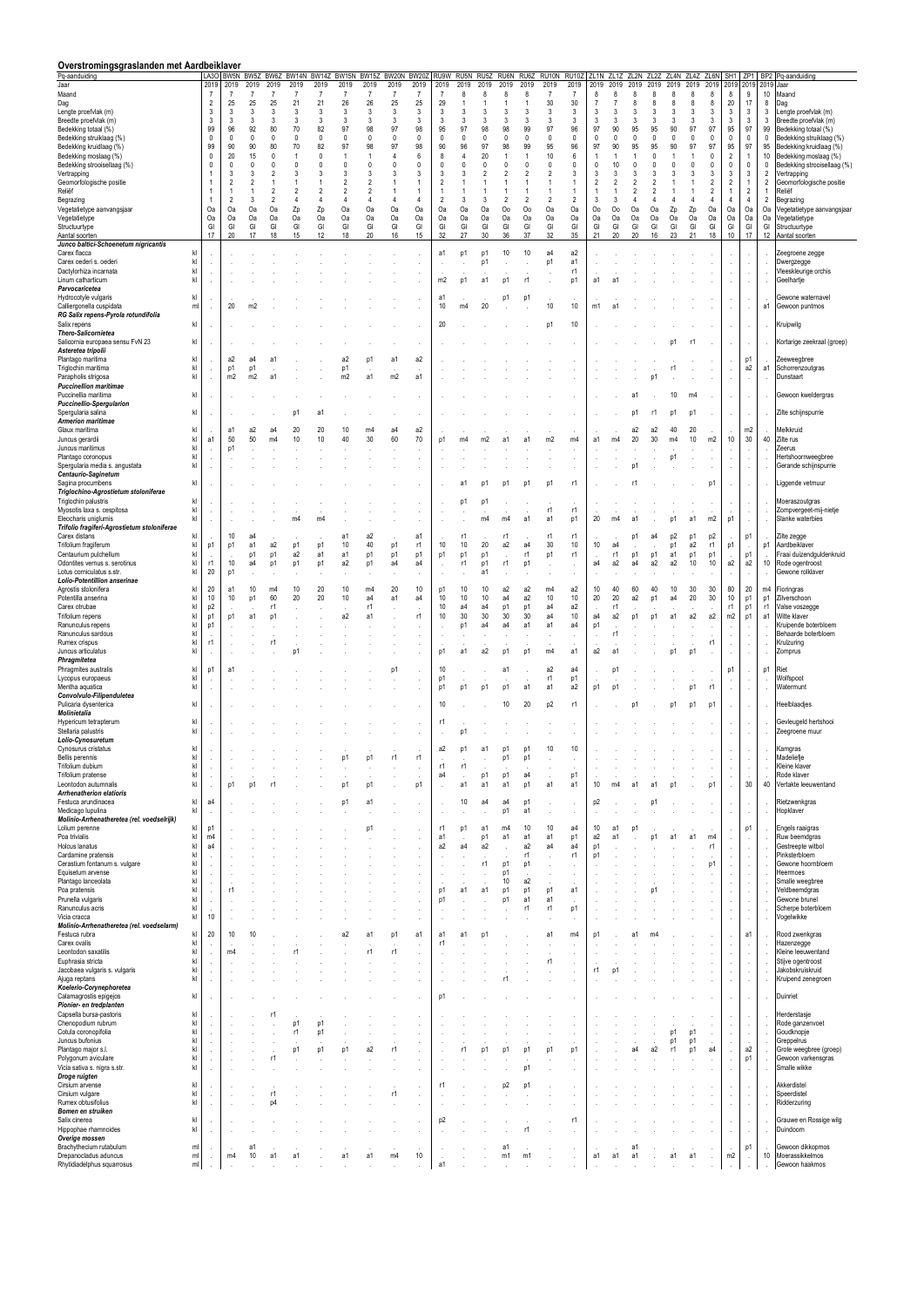# **Overige overstromingsgraslanden**

| Pq-aanduiding                                       |    | BW6N                 | LA3W           | ZL6Z           | ZL7N           | ZL7Z           | ZP4                  | Pq-aanduiding                                    |
|-----------------------------------------------------|----|----------------------|----------------|----------------|----------------|----------------|----------------------|--------------------------------------------------|
| Jaar                                                |    | 2019                 | 2019           | 2019           | 2019           | 2019           | 2019                 | Jaar                                             |
| Maand                                               |    | 7                    | 7              | 8              | 8              | 8              | 9                    | Maand                                            |
| Dag                                                 |    | 25                   | 2              | 8              | 19             | 19             | 17                   | Daq                                              |
| Lengte proefvlak (m)                                |    | 3                    | 3              | 3              | 3              | 3              | 3                    | Lengte proefvlak (m)                             |
| Breedte proefvlak (m)                               |    | 3<br>10              | 3<br>99        | 3<br>98        | 3              | 3              | 3                    | Breedte proefvlak (m)                            |
| Bedekking totaal (%)                                |    | 0                    | 0              | 0              | 97<br>0        | 97<br>0        | 99<br>0              | Bedekking totaal (%)                             |
| Bedekking struiklaag (%)<br>Bedekking kruidlaag (%) |    | 10                   | 99             | 98             | 97             | 97             | 99                   | Bedekking struiklaag (%)                         |
| Bedekking moslaag (%)                               |    | 0                    | 0              | 1              | 3              | 2              | 1                    | Bedekking kruidlaag (%)<br>Bedekking moslaag (%) |
| Bedekking strooisellaag (%)                         |    | 0                    | 0              | 0              | 0              | 0              | 0                    | Bedekking strooisellaag (%)                      |
| Vertrapping                                         |    | $\overline{2}$       | 1              | 3              | $\overline{2}$ | 3              | $\mathbf{1}$         | Vertrapping                                      |
| Geomorfologische positie                            |    | 1                    | 1              | $\overline{2}$ | 1              | 1              | $\mathbf{1}$         | Geomorfologische positie                         |
| Reliëf                                              |    | 2                    | 1              | 2              | 1              | 1              | 1                    | Reliëf                                           |
| Begrazing                                           |    | $\mathbf{1}$         | 1              | 4              | $\overline{2}$ | $\overline{2}$ | $\mathbf{1}$         | Begrazing                                        |
| Vegetatietype aanvangsjaar                          |    | Oa                   | <b>Oa</b>      | Oo             | Oo             | Oo             | Oa                   | Vegetatietype aanvangsjaar                       |
| Vegetatietype                                       |    | Oo                   | Oo             | Oo             | Oo             | Oo             | 0o                   | Vegetatietype                                    |
| Structuurtype                                       |    | GI                   | GI             | GI             | GI             | GI             | GI                   | Structuurtype                                    |
| Aantal soorten                                      |    | 11                   | 15             | 14             | 25             | 26             | 9                    | Aantal soorten                                   |
| Junco baltici-Schoenetum nigricantis                |    |                      |                |                |                |                |                      |                                                  |
| Carex flacca                                        | kl |                      |                |                | l,             | a1             |                      | Zeegroene zegge                                  |
| Parvocaricetea                                      |    |                      |                |                |                |                |                      |                                                  |
| Calliergonella cuspidata                            | ml | ł,                   | ï              |                | m <sub>2</sub> | m <sub>2</sub> | a1                   | Gewoon puntmos                                   |
| RG Salix repens-Pyrola rotundifolia                 |    |                      |                |                |                |                |                      |                                                  |
| Salix repens                                        | kl | ï                    | ï              |                | 30             | 20             | $\ddot{\phantom{a}}$ | Kruipwilg                                        |
| Asteretea tripolii                                  |    |                      |                |                |                |                |                      |                                                  |
| Plantago maritima                                   | kl | p1                   |                |                |                |                |                      | Zeeweegbree                                      |
| <b>Armerion maritimae</b>                           |    |                      |                |                |                |                |                      |                                                  |
| Glaux maritima                                      | kl | a2                   |                |                |                |                | ÷,                   | Melkkruid                                        |
| Juncus gerardii                                     | kl | m <sub>2</sub>       | a1             | 10             | a1             | a1             | 50                   | Zilte rus                                        |
| Centaurio-Saginetum                                 |    |                      |                |                |                |                |                      |                                                  |
| Sagina procumbens                                   | kl | $\ddot{\phantom{0}}$ |                | r1             |                |                |                      | Liggende vetmuur                                 |
| Triglochino-Agrostietum stoloniferae                |    |                      |                |                |                |                |                      |                                                  |
| Myosotis laxa s. cespitosa                          | kl | ł,                   | r1             | ä,             |                |                |                      | Zompvergeet-mij-nietje                           |
| Eleocharis uniglumis                                | kl | $\ddot{\phantom{0}}$ | l,             | a1             | p1             | p1             | l,                   | Slanke waterbies                                 |
| Trifolio fragiferi-Agrostietum stoloniferae         |    |                      |                |                |                |                |                      |                                                  |
| Centaurium pulchellum                               | kl | r1                   | J.             | r1             | r1             |                | ł,                   | Fraai duizendguldenkruid                         |
| Odontites vernus s. serotinus                       | kl | p1                   | p1             | a4             | r1             |                |                      | Rode ogentroost                                  |
| Lotus corniculatus s.str.                           | kl |                      | 40             | ä,             | ł,             | p1             | $\ddot{\phantom{0}}$ | Gewone rolklaver                                 |
| Lolio-Potentillion anserinae                        |    |                      |                |                |                |                |                      |                                                  |
| Agrostis stolonifera                                | kl | m <sub>2</sub>       | 20             | 40             | 20             | 10             | 40                   | Fioringras                                       |
| Potentilla anserina                                 | kl | m4                   | a1             | 40             | 10             | 10             | a4                   | Zilverschoon                                     |
| Carex otrubae                                       | kl | $\ddot{\phantom{a}}$ |                |                | a2             | p <sub>2</sub> | p1                   | Valse voszegge                                   |
| Trifolium repens                                    | kl | $\cdot$              | a1             | a2             | p1             | р1             | $\ddot{\phantom{a}}$ | Witte klaver                                     |
| Ranunculus repens                                   | kl |                      |                | ł.             | r1             | J.             |                      | Kruipende boterbloem                             |
| Rumex crispus                                       | kl | r2                   | r1             |                |                |                |                      | Krulzuring                                       |
| Juncus articulatus                                  | kl | $\ddot{\phantom{0}}$ | r1             |                | r1             | p1             | $\ddot{\phantom{0}}$ | Zomprus                                          |
| Phragmitetea                                        |    |                      |                |                |                |                |                      |                                                  |
| Phragmites australis                                | kl | $\ddot{\phantom{0}}$ |                |                | p1             | p1             | a4                   | Riet                                             |
| Lycopus europaeus                                   | kl | ï                    | ä,             |                | p1             | p2             |                      | Wolfspoot                                        |
| Mentha aquatica                                     | kl | ł,                   |                | r1             | p1             | p1             | p1                   | Watermunt                                        |
| Galium palustre s.l.                                | kl | ï                    | r1             |                | a1             | р1             | l,                   | Moeraswalstro                                    |
| Convolvulo-Filipenduletea                           |    |                      |                |                |                |                |                      |                                                  |
| Pulicaria dysenterica<br>Molinietalia               | kl |                      | ł.             |                | ł.             | p1             |                      | Heelblaadjes                                     |
|                                                     |    |                      |                |                |                |                |                      |                                                  |
| Stellaria palustris<br>Lolio-Cynosuretum            | kl |                      |                |                | p1             | l,             | ï                    | Zeegroene muur                                   |
|                                                     | kl |                      |                |                | r1             |                |                      |                                                  |
| Cynosurus cristatus<br>Trifolium dubium             | kl | $\ddot{\phantom{a}}$ | p1             |                |                | l,             | $\ddot{\phantom{a}}$ | Kamgras<br>Kleine klaver                         |
| Leontodon autumnalis                                | kl | r1                   |                | a1             | ä,             |                |                      | Vertakte leeuwentand                             |
| <b>Arrhenatherion elatioris</b>                     |    |                      | ł.             |                | ä,             |                |                      |                                                  |
| Festuca arundinacea                                 | kl | ł.                   | l,             |                | 10             | p <sub>2</sub> | ł,                   | Rietzwenkgras                                    |
| Molinio-Arrhenatheretea (rel. voedselrijk)          |    |                      |                |                |                |                |                      |                                                  |
| Lolium perenne                                      | kl | $\ddot{\phantom{0}}$ |                | p1             | ÷.             | ä,             | ÷.                   | Engels raaigras                                  |
| Poa trivialis                                       | kl | l,                   | m <sub>4</sub> | a2             | m4             | m4             |                      | Ruw beemdgras                                    |
| Elytrigia repens                                    | kl | ł.                   |                | ä,             | a1             | J.             |                      | Kweek                                            |
| Holcus lanatus                                      | kl | $\ddot{\phantom{0}}$ | 10             |                | p1             | a1             | l,                   | Gestreepte witbol                                |
| Cardamine pratensis                                 | kl | $\ddot{\phantom{a}}$ | ł.             | ł.             | r1             | ÷              | ÷.                   | Pinksterbloem                                    |
| Plantago lanceolata                                 | kl | $\ddot{\phantom{0}}$ |                |                | l,             | r1             |                      | Smalle weegbree                                  |
| Poa pratensis                                       | kl | ł.                   | ä,             | ł.             | p1             | a1             | r1                   | Veldbeemdgras                                    |
| Ranunculus acris                                    | kl | ï                    |                |                | l,             | r1             | ÷.                   | Scherpe boterbloem                               |
| Vicia cracca                                        | kl | $\ddot{\phantom{0}}$ | 10             |                | ÷.             |                | ł,                   | Vogelwikke                                       |
| Molinio-Arrhenatheretea (rel. voedselarm)           |    |                      |                |                |                |                |                      |                                                  |
| Festuca rubra                                       | kl | ÷,                   | 10             |                | m <sub>2</sub> | m <sub>4</sub> | ł,                   | Rood zwenkgras                                   |
| Leontodon saxatilis                                 | kl | r1                   | l.             |                |                | l,             | l,                   | Kleine leeuwentand                               |
| Koelerio-Corynephoretea                             |    |                      |                |                |                |                |                      |                                                  |
| Calamagrostis epigejos                              | kl | $\ddot{\phantom{0}}$ | ٠              |                | ï              | a4             | l,                   | Duinriet                                         |
| Pionier- en tredplanten                             |    |                      |                |                |                |                |                      |                                                  |
| Plantago major s.l.                                 | kl | $\ddot{\phantom{0}}$ | ä,             | r1             | ä,             |                | l,                   | Grote weegbree (groep)                           |
| Droge ruigten                                       |    |                      |                |                |                |                |                      |                                                  |
| Rumex obtusifolius                                  | kl | p4                   | ï              |                | ł.             | ä,             | l,                   | Ridderzuring                                     |
| Bomen en struiken                                   |    |                      |                |                |                |                |                      |                                                  |
| Salix cinerea                                       | kl | ł.                   | l,             |                |                | 20             | l,                   | Grauwe en Rossige wilg                           |
| Overige mossen                                      |    |                      |                |                |                |                |                      |                                                  |
| Drepanocladus aduncus                               | ml |                      |                | p1             | ä,             | ä,             | a1                   | Moerassikkelmos                                  |
| Rhytidiadelphus squarrosus                          | ml |                      |                |                |                | p1             | l,                   | Gewoon haakmos                                   |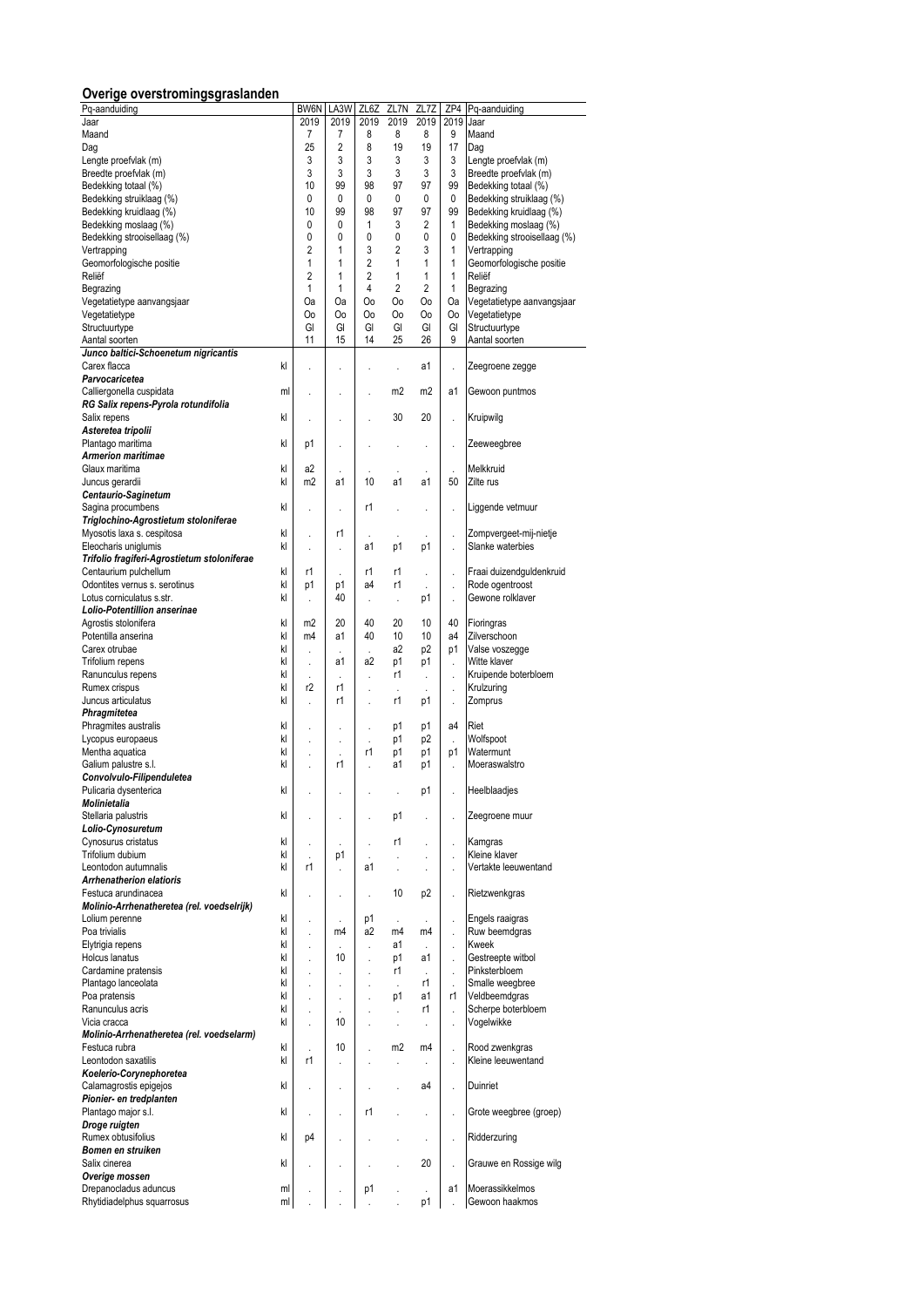| Rietlanden en ruigten                                 |                      |                           |                 |                      |                |                                              |                |                      |                      |                      |                 |                                            |
|-------------------------------------------------------|----------------------|---------------------------|-----------------|----------------------|----------------|----------------------------------------------|----------------|----------------------|----------------------|----------------------|-----------------|--------------------------------------------|
| Pq-aanduiding                                         | SH <sub>2</sub>      | SH <sub>3</sub>           | ZP <sub>2</sub> | ZP5                  | <b>BP</b>      | BP <sub>3</sub>                              | SP             | SP <sub>2</sub>      | SP <sub>3</sub>      | SP <sub>4</sub>      | SP <sub>6</sub> | Pq-aanduiding                              |
| Jaar                                                  | 2019                 | 2019                      | 2019            | 2019                 | 2019           | 2019                                         | 2019           | 2019                 | 2019                 | 2019                 | 2019            | Jaar                                       |
| Maand                                                 | 8                    | 8                         | 9               | 9                    | 10             | 10                                           | 8              | 8                    | 10                   | 10                   | 10              | Maand                                      |
| Dag<br>Lengte proefvlak (m)                           | 20<br>3              | 20<br>3                   | 17<br>3         | 17<br>3              | 8<br>3         | 8<br>3                                       | 26<br>3        | 26<br>3              | 8<br>3               | 8<br>3               | 10<br>3         | Dag<br>Lengte proefvlak (m)                |
| Breedte proefvlak (m)                                 | 3                    | 3                         | 3               | 3                    | 3              | 3                                            | 3              | 3                    | 3                    | 3                    | 3               | Breedte proefvlak (m)                      |
| Bedekking totaal (%)                                  | 95                   | 99                        | 99              | 99                   | 95             | 90                                           | 99             | 99                   | 99                   | 90                   | 99              | Bedekking totaal (%)                       |
| Bedekking struiklaag (%)                              | 0                    | 0                         | 0               | 0                    | 0              | 0                                            | 0              | 0                    | 0                    | 0                    | 0               | Bedekking struiklaag (%)                   |
| Bedekking kruidlaag (%)                               | 90                   | 99                        | 85              | 95                   | 90             | 90                                           | 99             | 99                   | 99                   | 85                   | 99              | Bedekking kruidlaag (%)                    |
| Bedekking moslaag (%)                                 | 8                    | 30                        | 30              | 10                   | 15             | $\overline{2}$                               | 3              | 1                    | 0                    | 10                   | 1               | Bedekking moslaag (%)                      |
| Bedekking strooisellaag (%)                           | 10<br>3              | 10<br>2                   | 0<br>2          | 0<br>2               | 10<br>3        | 10<br>3                                      | 15<br>1        | 15<br>1              | 30<br>2              | 30<br>$\mathbf{1}$   | 10<br>1         | Bedekking strooisellaag (%)<br>Vertrapping |
| Vertrapping<br>Geomorfologische positie               | 2                    | 2                         | 2               | 2                    | 2              | $\mathbf{1}$                                 | 2              | 2                    | 2                    | 2                    | 1               | Geomorfologische positie                   |
| Reliëf                                                | 1                    | 1                         | 1               | $\overline{2}$       | 1              | 1                                            | 1              | 1                    | 1                    | $\mathbf{1}$         | 1               | Reliëf                                     |
| Begrazing                                             | $\overline{2}$       | 1                         | 1               | 2                    | $\overline{2}$ | $\overline{2}$                               | 1              | 1                    | 1                    | 1                    | 1               | Begrazing                                  |
| Vegetatietype aanvangsjaar                            | Rr                   | Rr                        | Rr              | Rr                   | Rr             | Rr                                           | Rr             | Rr                   | Rr                   | Rr                   | Rr              | Vegetatietype aanvangsjaar                 |
| Vegetatietype                                         | Rr                   | Rr                        | Rr              | Rr                   | Rr             | Rr                                           | Rr             | Rr                   | Rr                   | Rr                   | Rr              | Vegetatietype                              |
| Structuurtype                                         | Gh                   | LRsro                     | LRsro           | Gh                   | LRsro          | .Rsro                                        | LRsrd          | LRsro                | LRsrd                | Lrsro                | LRsrd           | Structuurtype                              |
| Aantal soorten<br>Parvocaricetea                      | 15                   | 16                        | 20              | 28                   | 25             | 10                                           | 13             | 13                   | 11                   | 19                   | 17              | Aantal soorten                             |
| kl<br>Calamagrostis canescens                         |                      |                           | J.              |                      | 20             | ï                                            | 20             | 90                   |                      | ï                    | ÷,              | Hennegras                                  |
| kl<br>Epilobium palustre                              | ï                    | $\cdot$                   | p1              | ÷.                   | ä,             | $\ddot{\phantom{0}}$                         |                | l,                   | ł.                   | ï                    | k.              | Moerasbasterdwederik                       |
| kl<br>Dryopteris cristata                             |                      | J.                        | r1              | $\cdot$              | k.             |                                              |                | í.                   |                      |                      |                 | Kamvaren                                   |
| Calliergonella cuspidata<br>ml                        | m4                   | 30                        | 10              | ÷.                   | a1             | ï                                            |                | a1                   | l,                   | 10                   | a1              | Gewoon puntmos                             |
| RG Salix repens-Pyrola rotundifolia                   |                      |                           |                 |                      |                |                                              |                |                      |                      |                      |                 |                                            |
| Salix repens<br>kl<br><b>Armerion maritimae</b>       | 20                   | $\bar{z}$                 | $\cdot$         | ä,                   | ä,             |                                              |                | $\ddot{\phantom{a}}$ | $\ddot{\phantom{0}}$ | $\cdot$              | ä,              | Kruipwilg                                  |
| kl<br>Juncus gerardii                                 | a1                   | 10                        | 30              | l,                   | 10             | ł.                                           |                | a1                   | m4                   | 10                   | a4              | Zilte rus                                  |
| Centaurio-Saginetum                                   |                      |                           |                 |                      |                |                                              |                |                      |                      |                      |                 |                                            |
| Epilobium parviflorum<br>kl                           | r1                   | p1                        | p1              | r1                   | p1             | $\ddot{\phantom{0}}$                         |                | p1                   |                      | p1                   | p1              | Viltige basterdwederik                     |
| Trifolio fragiferi-Agrostietum stoloniferae           |                      |                           |                 |                      |                |                                              |                |                      |                      |                      |                 |                                            |
| Carex distans<br>kl                                   | ï                    | $\ddot{\phantom{a}}$      | r1              | ä,                   |                |                                              |                |                      |                      |                      | J.              | Zilte zegge                                |
| Lolio-Potentillion anserinae                          |                      |                           |                 |                      |                |                                              |                |                      |                      |                      |                 |                                            |
| Agrostis stolonifera<br>kl<br>Carex otrubae<br>kl     | p1                   | p1                        |                 | ÷,                   | p1<br>10       | 70                                           |                |                      | 10<br>p1             | ï                    | J,              | Fioringras                                 |
| Trifolium repens<br>kl                                |                      |                           | p1              | p <sub>2</sub><br>a1 |                | ï<br>$\ddot{\phantom{0}}$                    |                | p1                   |                      |                      | p1              | Valse voszegge<br>Witte klaver             |
| Ranunculus repens<br>kl                               |                      | $\cdot$                   |                 | p1                   | p1             | $\cdot$                                      |                |                      | $\cdot$              | ä,                   |                 | Kruipende boterbloem                       |
| Rumex conglomeratus<br>kl                             | $\ddot{\phantom{0}}$ | $\cdot$                   |                 |                      | p1             | ł.                                           |                |                      | $\cdot$              | l,                   |                 | Kluwenzuring                               |
| Phragmitetea                                          |                      |                           |                 |                      |                |                                              |                |                      |                      |                      |                 |                                            |
| Phragmites australis<br>kl                            | a4                   | 20                        | 10              | a4                   | 10             | 20                                           | 60             | 30                   | 70                   | 40                   | 50              | Riet                                       |
| Mentha aquatica<br>kl                                 | a4                   | 10                        | 10              | a2                   | 10             | a4                                           | a4             | l,                   | p1                   | a4                   | p1              | Watermunt                                  |
| Galium palustre s.l.<br>kl<br>kl                      | p1<br>r1             | p1<br>r1                  | p1<br>r1        | ÷.                   | p1             | r1                                           |                | p1                   | a1                   | a1<br>r1             | $\cdot$         | Moeraswalstro                              |
| Scutellaria galericulata<br>Lycopus europaeus<br>kl   | l,                   | $\ddot{\phantom{0}}$      |                 | ł,                   | a4             | l,                                           |                | $\cdot$              |                      | a4                   | ÷,<br>a2        | Blauw glidkruid<br>Wolfspoot               |
| Bolboschoenus maritimus s.s.<br>kl                    |                      | $\ddot{\phantom{0}}$      |                 |                      | a2             | l,                                           |                | l,                   | p1                   | p1                   | p1              | Bolboschoenus maritimus s.s                |
| Iris pseudacorus<br>kl                                |                      | $\ddot{\phantom{0}}$      |                 |                      | r2             |                                              |                | p1                   |                      |                      | p4              | Gele lis                                   |
| kl<br>Berula erecta                                   | ï                    |                           | ï               | ä,                   | p1             | $\cdot$                                      |                | J.                   | ï                    | p1                   | $\mathbf{r}$    | Kleine watereppe                           |
| kl<br>Carex riparia                                   |                      | $\cdot$                   |                 | ÷,                   | ä,             | ï                                            |                | p1                   | $\ddot{\phantom{0}}$ | $\cdot$              | 10              | Oeverzegge                                 |
| Convolvulo-Filipenduletea                             |                      |                           |                 |                      |                |                                              |                |                      |                      |                      |                 |                                            |
| Eupatorium cannabinum<br>kl<br>kl                     | ï                    | 20                        | p1              | p1                   | 10             | ÷.                                           | 10<br>10       | ï                    | 10                   | 20                   | 30              | Koninginnenkruid                           |
| Angelica sylvestris<br>kl<br>Stachys palustris        | ï                    | p <sub>2</sub><br>$\cdot$ | p1              | p1<br>l,             | p1             | $\ddot{\phantom{0}}$<br>ï                    |                | ï                    | l,<br>p1             | r1<br>r1             | J.<br>p1        | Gewone engelwortel<br>Moerasandoorn        |
| kl<br>Valeriana officinalis                           | ï                    | $\cdot$                   | ï               | ä,                   |                | ï                                            | ×,             | ï                    | ï                    | a1                   | ÷,              | Echte valeriaan                            |
| kl<br>Solanum dulcamara                               | ï                    | $\cdot$                   |                 | ä,                   |                | $\ddot{\phantom{a}}$                         | r1             | ï                    | $\ddot{\phantom{0}}$ |                      | ä,              | Bitterzoet                                 |
| kl<br>Pulicaria dysenterica                           |                      | $\cdot$                   |                 | 20                   |                | $\ddot{\phantom{0}}$                         |                |                      | $\cdot$              | ä,                   | J.              | Heelblaadjes                               |
| Symphytum officinale<br>kl                            |                      | $\cdot$                   |                 | ä,                   |                | $\ddot{\phantom{a}}$                         |                |                      | r1                   |                      |                 | Gewone smeerwortel                         |
| Molinietalia                                          |                      |                           |                 |                      |                |                                              |                |                      |                      |                      |                 |                                            |
| kl<br>Cirsium palustre<br>Lysimachia nummularia<br>kl | p1                   | r1                        | a4              |                      | p1<br>r1       | p1                                           | r1             |                      | r1                   | a4<br>r1             | p1              | Kale jonker<br>Penningkruid                |
| kl<br>Stellaria palustris                             |                      | $\cdot$                   |                 | ä,                   | p1             | p1                                           |                |                      |                      | p1                   |                 | Zeegroene muur                             |
| Lolio-Cynosuretum                                     |                      |                           |                 |                      |                |                                              |                |                      |                      |                      |                 |                                            |
| Cynosurus cristatus<br>kl                             |                      |                           | r1              | r1                   |                | $\cdot$                                      |                |                      |                      | ï                    |                 | Kamgras                                    |
| kl<br>Bellis perennis                                 |                      |                           |                 | 10                   |                | ï                                            |                |                      |                      |                      |                 | Madeliefje                                 |
| <b>Arrhenatherion elatioris</b>                       |                      |                           |                 |                      |                |                                              |                |                      |                      |                      |                 |                                            |
| Dactylis glomerata<br>kl<br>Daucus carota<br>kl       |                      |                           |                 | a2<br>20             |                | $\cdot$                                      |                |                      |                      |                      |                 | Kropaar<br>Peen                            |
| Molinio-Arrhenatheretea (rel. voedselrijk)            |                      | $\cdot$                   |                 |                      |                |                                              |                |                      |                      |                      |                 |                                            |
| Lolium perenne<br>kl                                  |                      |                           |                 | a1                   |                | $\ddot{\phantom{0}}$                         |                |                      |                      |                      |                 | Engels raaigras                            |
| Poa trivialis<br>kl                                   | a2                   | a1                        |                 | m4                   | a1             | l,                                           | m <sub>4</sub> | a1                   |                      |                      |                 | Ruw beemdgras                              |
| kl<br>Holcus lanatus                                  | a4                   | p1                        | r1              | p1                   | ÷,             | $\ddot{\phantom{0}}$                         |                |                      |                      | l,                   |                 | Gestreepte witbol                          |
| kl<br>Cardamine pratensis                             |                      | $\ddot{\phantom{a}}$      |                 | ÷,                   | r1             |                                              |                |                      |                      | p1                   | r1              | Pinksterbloem                              |
| kl<br>Cerastium fontanum s. vulgare                   | ł.                   | $\lambda$                 |                 | p1                   | k.             | ł.                                           |                | ä,                   |                      | $\ddot{\phantom{a}}$ |                 | Gewone hoornbloem                          |
| kl<br>Plantago lanceolata<br>kl<br>Poa pratensis      |                      |                           |                 | a4<br>p1             |                | ï                                            |                | r1                   |                      | ï                    |                 | Smalle weegbree<br>Veldbeemdgras           |
| Prunella vulgaris<br>kl                               |                      | $\lambda$                 |                 | p1                   |                | $\ddot{\phantom{0}}$<br>$\ddot{\phantom{0}}$ |                |                      |                      | ï                    |                 | Gewone brunel                              |
| kl<br>Ranunculus acris                                |                      |                           |                 | r1                   |                |                                              |                |                      |                      |                      |                 | Scherpe boterbloem                         |
| Molinio-Arrhenatheretea (rel. voedselarm)             |                      |                           |                 |                      |                |                                              |                |                      |                      |                      |                 |                                            |
| Festuca rubra<br>kl                                   | ł.                   |                           | p1              | à.                   |                | $\ddot{\phantom{0}}$                         |                |                      |                      |                      |                 | Rood zwenkgras                             |
| kl<br>Jacobaea vulgaris s. vulgaris                   | $\ddot{\phantom{0}}$ |                           | J.              | r1                   |                | $\ddot{\phantom{0}}$                         |                |                      |                      |                      | J,              | Jakobskruiskruid                           |
| Koelerio-Corynephoretea                               |                      |                           |                 |                      |                |                                              |                |                      |                      |                      |                 |                                            |
| Calamagrostis epigejos<br>kl<br>Geranium molle<br>kl  | 60                   | 40                        | 40              | 10                   |                | $\cdot$                                      | p1             | a2                   |                      |                      | 10              | Duinriet<br>Zachte ooievaarsbek            |
| Pionier- en tredplanten                               | ł.                   |                           |                 | p1                   |                | $\ddot{\phantom{0}}$                         |                |                      |                      |                      |                 |                                            |
| Plantago major s.l.<br>kl                             |                      | $\cdot$                   |                 | a4                   |                | $\ddot{\phantom{0}}$                         |                |                      |                      |                      | J.              | Grote weegbree (groep)                     |
| Sonchus arvensis s.l.<br>kl                           |                      |                           |                 | p1                   |                | $\cdot$                                      |                |                      |                      |                      |                 | Akkermelkdistel (groep)                    |
| Sonchus oleraceus<br>kl                               |                      | r1                        |                 | ä,                   |                | $\ddot{\phantom{0}}$                         |                |                      |                      |                      |                 | Gewone melkdistel                          |
| Droge ruigten                                         |                      |                           |                 |                      |                |                                              |                |                      |                      |                      |                 |                                            |
| Cirsium arvense<br>kl                                 |                      | $\cdot$                   |                 | p <sub>2</sub>       |                | ï                                            | p1             |                      |                      |                      | r1              | Akkerdistel                                |
| Bomen en struiken                                     |                      |                           |                 |                      |                |                                              |                |                      |                      |                      |                 |                                            |
| Salix cinerea<br>kl<br>Overige mossen                 | p <sub>2</sub>       | $\cdot$                   |                 | ä,                   |                | $\cdot$                                      |                |                      |                      |                      |                 | Grauwe en Rossige wilg                     |
| Brachythecium rutabulum<br>ml                         | m4                   | m2                        | 20              | 10                   | 10             | a1                                           | m <sub>2</sub> | a1                   |                      | m4                   | ÷,              | Gewoon dikkopmos                           |
| Calliergon cordifolium<br>ml                          |                      |                           |                 |                      | p1             | a1                                           |                |                      |                      |                      |                 | Hartbladig puntmos                         |
| Drepanocladus aduncus<br>ml                           |                      |                           |                 |                      |                | a1                                           |                |                      |                      |                      |                 | Moerassikkelmos                            |
| Kindbergia praelonga<br>ml                            |                      |                           | a1              |                      | a1             | a1                                           | a1             |                      |                      |                      | m2              | Fijn laddermos                             |
| Riccardia chamedryfolia<br>ml                         |                      |                           |                 |                      |                |                                              | p1             |                      |                      |                      |                 | Gewoon moerasvorkje                        |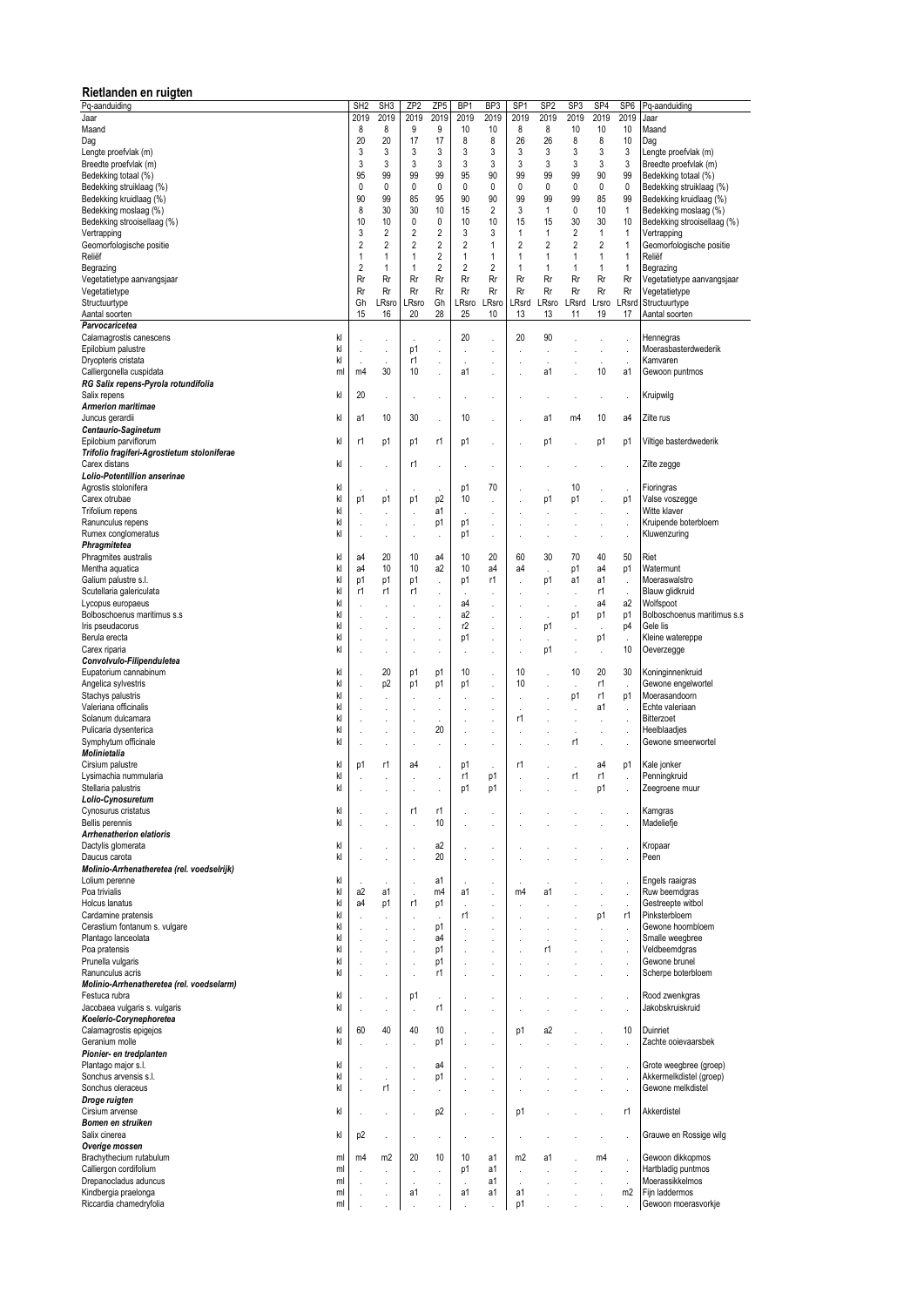# **Zilte pioniervegetaties**

| Pq-aanduiding                               | BW10N          | <b>BW10Z</b>         | BW <sub>4</sub> N | BW4Z           | BW <sub>13N</sub> | BW <sub>13</sub> Z | BW16N          |                | BW16Z Pq-aanduiding         |
|---------------------------------------------|----------------|----------------------|-------------------|----------------|-------------------|--------------------|----------------|----------------|-----------------------------|
| Jaar                                        | 2019           | 2019                 | 2019              | 2019           | 2019              | 2019               | 2019           | 2019           | Jaar                        |
| Maand                                       | $\overline{7}$ | $\overline{7}$       | $\overline{7}$    | $\overline{7}$ | $\overline{7}$    | 7                  | $\overline{7}$ | $\overline{7}$ | Maand                       |
| Dag                                         | 26             | 26                   | 21                | 21             | 21                | 21                 | 26             | 26             | Dag                         |
| Lengte proefvlak (m)                        | 3              | 3                    | 3                 | 3              | 3                 | 3                  | 3              | 3              | Lengte proefvlak (m)        |
| Breedte proefvlak (m)                       | 3              | 3                    | 3                 | 3              | 3                 | 3                  | 3              | 3              | Breedte proefvlak (m)       |
| Bedekking totaal (%)                        | 1              | 1                    | 15                | 12             | 65                | 33                 | 83             | 95             | Bedekking totaal (%)        |
| Bedekking struiklaag (%)                    | 0              | $\mathbf{0}$         | 0                 | 0              | 0                 | 0                  | 0              | 0              | Bedekking struiklaag (%)    |
| Bedekking kruidlaag (%)                     | 1              | 1                    | 15                | 12             | 65                | 33                 | 83             | 95             | Bedekking kruidlaag (%)     |
| Bedekking moslaag (%)                       | $\mathbf{0}$   | $\mathbf{0}$         | 0                 | 0              | 3                 | $\overline{2}$     | 0              | $\mathbf{1}$   | Bedekking moslaag (%)       |
| Bedekking strooisellaag (%)                 | 0              | $\mathbf{0}$         | 0                 | 0              | $\mathbf 0$       | $\mathbf{0}$       | 0              | $\mathbf 0$    | Bedekking strooisellaag (%) |
| Vertrapping                                 | 3              | 3                    | 3                 | 3              | 3                 | 3                  | 3              | 3              | Vertrapping                 |
| Geomorfologische positie                    | 1              | 1                    | $\overline{2}$    | $\overline{2}$ | $\overline{2}$    | $\overline{2}$     | $\mathbf{1}$   | 1              | Geomorfologische positie    |
| Reliëf                                      | 1              | 1                    | $\overline{2}$    | $\overline{2}$ | 1                 | 1                  | $\mathbf{1}$   | $\mathbf{1}$   | Reliëf                      |
| Begrazing                                   | 1              | 1                    | 3                 | 3              | 4                 | 4                  | 4              | 4              | Begrazing                   |
| Vegetatietype aanvangsjaar                  | Zp             | Zp                   | Zp                | Zp             | Zp                | Zp                 | Zp             | Zp             | Vegetatietype aanvangsjaar  |
| Vegetatietype                               | Zp             | Zp                   | Zp                | Zp             | Zp                | Zp                 | Zp             | Zp             | Vegetatietype               |
| Structuurtype                               | P              | P                    | P                 | P              | GI                | P                  | GI             | GI             | Structuurtype               |
| Aantal soorten                              | 1              | 1                    | 11                | 8              | 14                | 13                 | 10             | 10             | Aantal soorten              |
| <b>Thero-Salicornietea</b>                  |                |                      |                   |                |                   |                    |                |                |                             |
| kl<br>Salicornia europaea sensu FvN 23      | p1             | p1                   | p1                | a1             | a1                | m2                 | 20             | a2             | Kortarige zeekraal (groep)  |
| Suaeda maritima<br>kl                       |                | l,                   | r1                | p1             | r1                | p1                 | p1             | l,             | Schorrenkruid               |
| Asteretea tripolii                          |                |                      |                   |                |                   |                    |                |                |                             |
| kl<br>Plantago maritima                     |                |                      | a <sub>2</sub>    | a1             | a2                | p1                 | a2             | m4             | Zeeweegbree                 |
| kl<br>Triglochin maritima                   |                |                      | r1                |                | ä,                |                    |                |                | Schorrenzoutgras            |
| kl<br>Parapholis strigosa                   |                |                      | a2                | a <sub>2</sub> | a2                | a1                 | a2             | 20             | Dunstaart                   |
| <b>Puccinellion maritimae</b>               |                |                      |                   |                |                   |                    |                |                |                             |
| Puccinellia maritima<br>kl                  |                |                      |                   |                | a1                | m2                 | m <sub>2</sub> | a1             | Gewoon kweldergras          |
| <b>Puccinellio-Spergularion</b>             |                |                      |                   |                |                   |                    |                |                |                             |
| kl<br>Spergularia salina                    |                |                      |                   |                |                   | p1                 | a1             | a1             | Zilte schijnspurrie         |
| <b>Armerion maritimae</b>                   |                |                      |                   |                |                   |                    |                |                |                             |
| kl<br>Glaux maritima                        |                |                      | p1                | p1             | a1                | a1                 | a2             | 10             | Melkkruid                   |
| kl<br>Juncus gerardii                       |                | $\ddot{\phantom{a}}$ | 10                | 10             | 40                | 20                 | 50             | 50             | Zilte rus                   |
| kl<br>Spergularia media s. angustata        |                |                      | a2                | a4             | p1                |                    | a1             | p1             | Gerande schijnspurrie       |
| Trifolio fragiferi-Agrostietum stoloniferae |                |                      |                   |                |                   |                    |                |                |                             |
| Centaurium pulchellum<br>kl                 |                |                      | p1                |                | p1                | p1                 |                | ä,             | Fraai duizendguldenkruid    |
| kl<br>Odontites vernus s. serotinus         |                |                      | p1                |                | a4                | a1                 |                | ÷,             | Rode ogentroost             |
| Lolio-Potentillion anserinae                |                |                      |                   |                |                   |                    |                |                |                             |
| kl<br>Agrostis stolonifera                  |                |                      | a1                | r1             | m4                | a <sub>2</sub>     |                | a1             | Fioringras                  |
| kl<br>Potentilla anserina                   |                |                      |                   |                | r1                | ÷,                 |                | ÷.             | Zilverschoon                |
| Molinio-Arrhenatheretea (rel. voedselarm)   |                |                      |                   |                |                   |                    |                |                |                             |
| Leontodon saxatilis<br>kl                   |                |                      |                   |                | r1                |                    |                |                | Kleine leeuwentand          |
| Pionier- en tredplanten                     |                |                      |                   |                |                   |                    |                |                |                             |
| kl<br>Plantago major s.l.                   |                |                      |                   |                |                   | r1                 |                |                | Grote weegbree (groep)      |
| Overige mossen                              |                |                      |                   |                |                   |                    |                |                |                             |
| Drepanocladus aduncus<br>ml                 |                |                      |                   |                | m <sub>2</sub>    | m2                 | a1             | a1             | Moerassikkelmos             |
|                                             |                |                      |                   |                |                   |                    |                |                |                             |